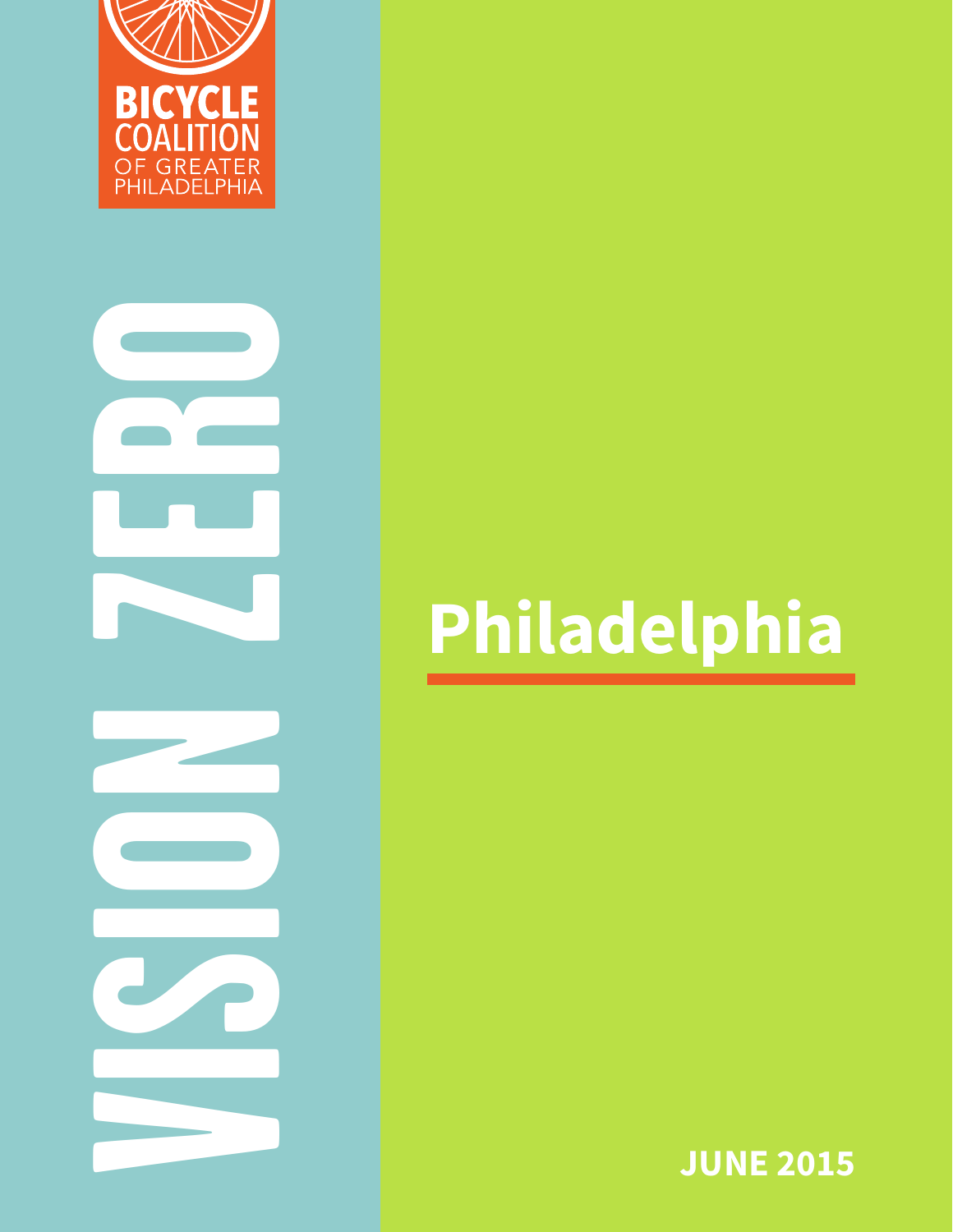**"The United States, once No. 1 in the world in safety, has fallen to nineteenth place. If American highway deaths had followed the European pattern…twenty thousand lives would have been saved in 2011 alone."** 

> *-* Leonard Evans, Traffic Safety Expert quoted in Malcolm Gladwell's *The Engineers Lament*, New Yorker Magazine, May 5, 2015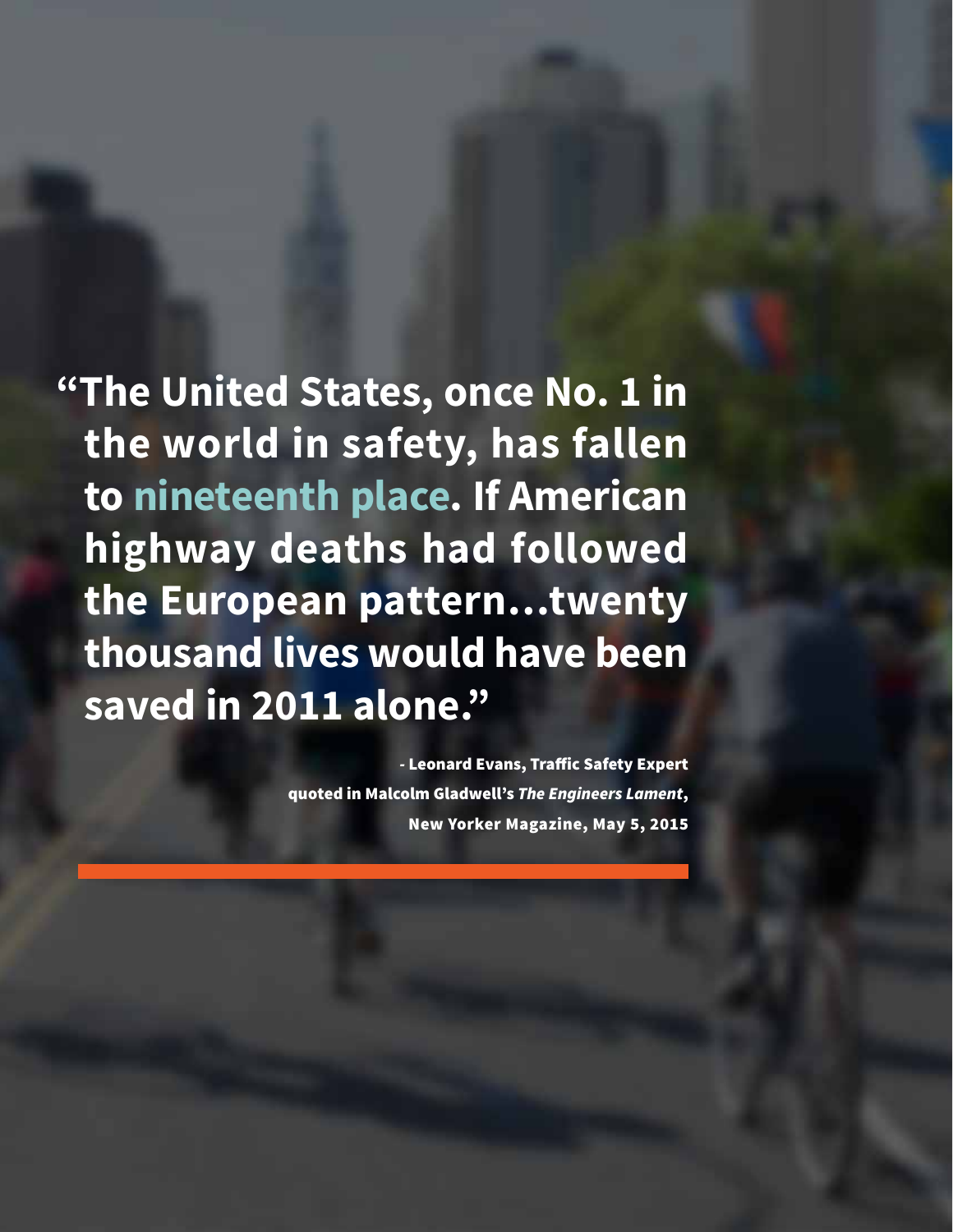# EXECUTIVE SUMMARY

#### **VISION ZERO**

**Cities, states, and municipalities across the United States are adopting Vision Zero policies with the goal of eliminating traffic fatalities and serious injuries. Vision Zero policies adopted in New York, Chicago and San Francisco created the framework for a multi-agency approach to road safety. By coordinating municipal agencies such as Streets, Health, and Police Departments, these cities have reduced traffic fatalities through a combination of safer road design, increased awareness through education, and targeted enforcement.**

**The Bicycle Coalition of Greater Philadelphia urges the next administration to create a task force with a mandate to craft Philadelphia's Vision Zero Policy so that Philadelphia can begin to save 90 to 100 lives a year in Philadelphia.**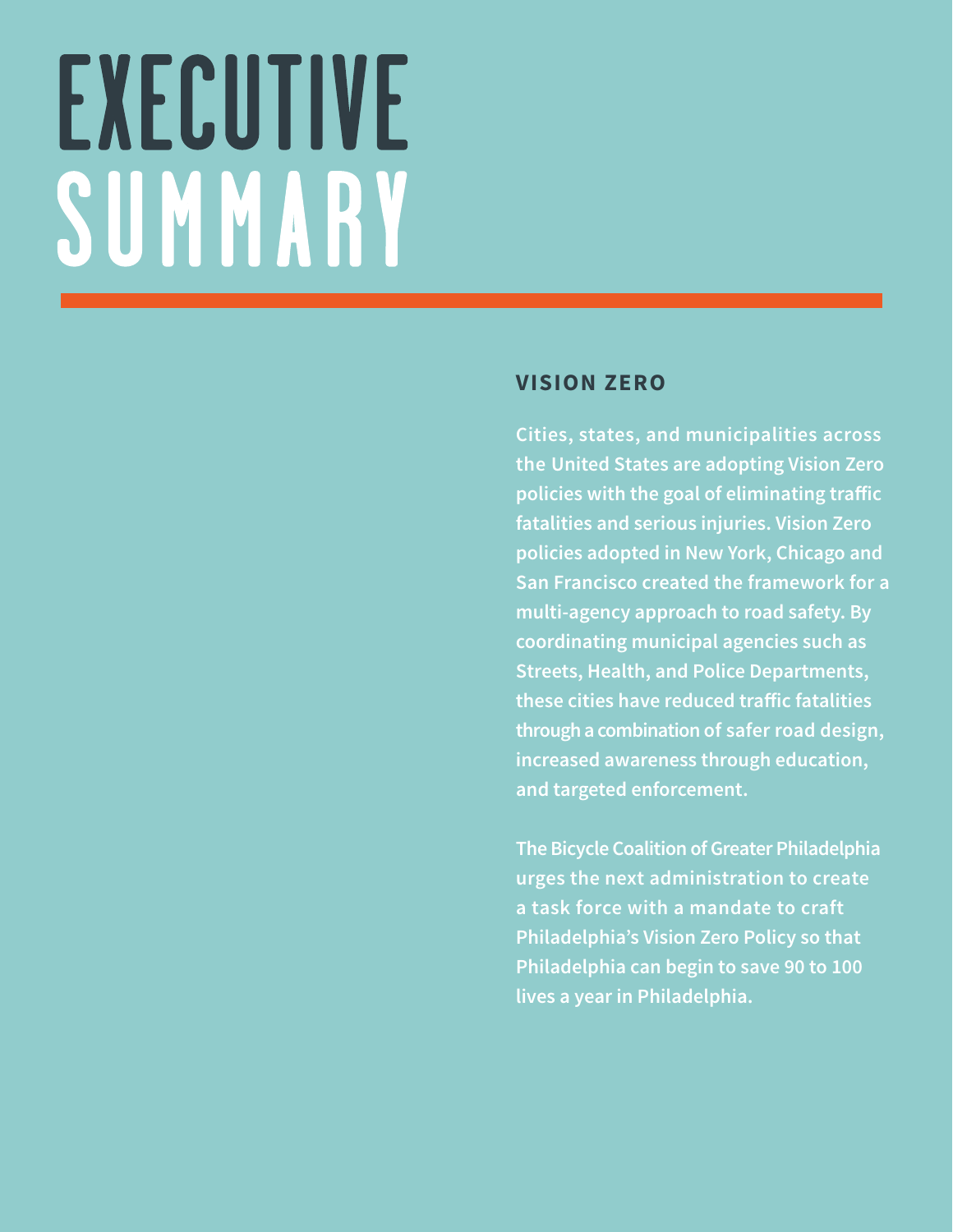# **EXECUTIVE SUMMARY**

#### FINDINGS

- Philadelphia has one of the highest rates of pedestrian traffic fatalities of its peer cities in the United States. (NHTSA)
- A Philadelphian is involved in a traffic crash once every 5 hours. (MOTU)
- In 2013, 4 in every 10 Philadelphia traffic fatalities were a pedestrian. (NHTSA)
- For every road fatality in Philadelphia in 2013, almost 3 people suffered a major injury due to road crashes. (NHTSA)

#### HOW SAFE ARE PHILADELPHIA STREETS?

On average, approximately 100 Philadelphians are killed in traffic crashes each year. For every traffic fatality in Philadelphia, 3.5 people suffer a major injury. These tragedies affect our most vulnerable road users. From 2009-2013, children under 18 comprised 12.7% of the pedestrian traffic deaths. People over 65 years of age comprised 21.5% of all Philadelphia pedestrian traffic deaths but only 12.4% of the population.

From 2009 to 2013, Philadelphia's pedestrian fatalities increased over 15% at a time when automobile fatalities declined almost 15%.



- Road crashes cause the loss of almost 100 lives every year in Philadelphia. (NHTSA)
- Someone dies in traffic on Philadelphia streets every 3.5 days. (NHTSA)
- Traffic crashes are the leading cause of death for 15-24 year olds in Pennsylvania.
- Traffic crashes cost the City of Philadelphia \$1 bullion each year. (NHTSA)

#### TOP 12 LOCATIONS FOR PEDESTRIAN-INVOLVED CRASHES

#### *.* **Top 12 Crash Sites for Pedestrian Involved Crashes**

|                | <b>Number of crashes</b><br><b>Ranking Closest Intersection</b><br>2009 - 2013 |    |
|----------------|--------------------------------------------------------------------------------|----|
| 1              | <b>Fifth Street &amp; Olney Avenue</b>                                         | 19 |
| $\overline{2}$ | <b>Broad and Race Streets</b>                                                  | 17 |
| 3              | <b>Broad Street &amp; Girard Avenue</b>                                        | 16 |
| 4              | Cottman Avenue & Roosevelt Boulevard                                           | 16 |
| 5              | <b>Broad Street &amp; Olney Avenue</b>                                         | 16 |
| 6              | <b>Broad Street and Lehigh Avenue</b>                                          | 16 |
| 7              | <b>Market and 40th Streets</b>                                                 | 15 |
| $\mathsf{R}$   | Market and 11th Street                                                         | 14 |
| 9              | <b>Chelten and Wayne Avenues</b>                                               | 13 |
| 10             | <b>Market and 12th Streets</b>                                                 | 13 |
| 11             | Cobbs Creek, Market Street, and 63rd Street                                    | 13 |
| 12             | Cecil B. Moore Avenue & Broad Street                                           | 13 |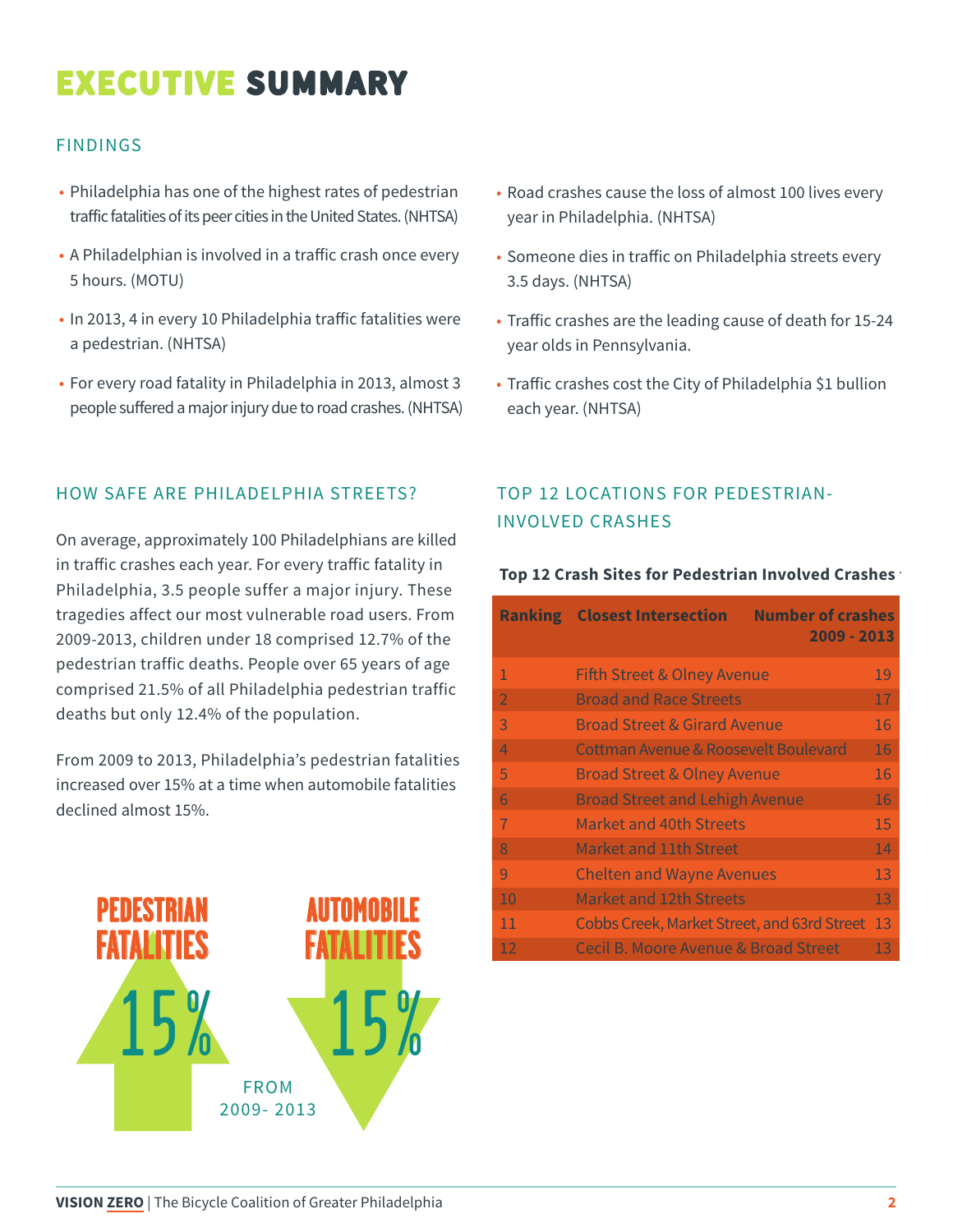# **COST OF CRASHES**

Traffic fatalities and major injuries take a large, but largely unnoticed, toll on our society. The National Highway Traffic Safety Administration (NHTSA) estimates that the economic costs of road crashes in 2010 were \$871 billion nationwide (\$277 billion in economic costs and \$594 billion in societal harm); the price our country paid for the deaths of 32,999 persons, 3.9 million injured, and 24 million damaged vehicles. Nationwide, bicycle and pedestrian crashes accounted for approximately \$109 billion. (\$19 billion in economic costs and \$90 billion in societal harm.)

Based on PennDOT's estimates, motor vehicle crashes in 2013 led to the loss of 89 lives in Philadelphia and cost \$565 million, while the resulting 11,549 injuries cost \$450 million, for a grand total of over \$1 billion dollars.<sup>1</sup>



# **RECOMMENDED STRATEGIES**

#### **POLICY**

#### **Adopt a comprehensive Vision Zero Policy**

Empower a multi-departmental task force to develop a Zero Vision Policy to address road fatalities across Philadelphia with the stated goal of decreasing road deaths and severe injuries by 50% by 2020. The policy should include specific cross-departmental strategies to achieve that goal.

#### PARTNERSHIP

#### **Engage multiple departments and organizations to realize this vision**

Engage all departments that can influence the safety of Philadelphia streets: Police Department, Department of Public Health, Streets Department, etc.

#### **Partner with PennDOT to address state controlled streets with high crashes**

A percentage of the deaths on streets within Philadelphia occur on the 357 miles of streets controlled by PennDOT. Partner with PennDOT to address safety measures to reduce these deaths

#### **Develop a strategy to engage City Council and District civic leaders to address most dangerous streets**

Provide City Council members with timely information on the safety of streets in their district. The current unacceptably high levels of road fatalities have affected most Philadelphians. Hold meetings in each district to encourage public input.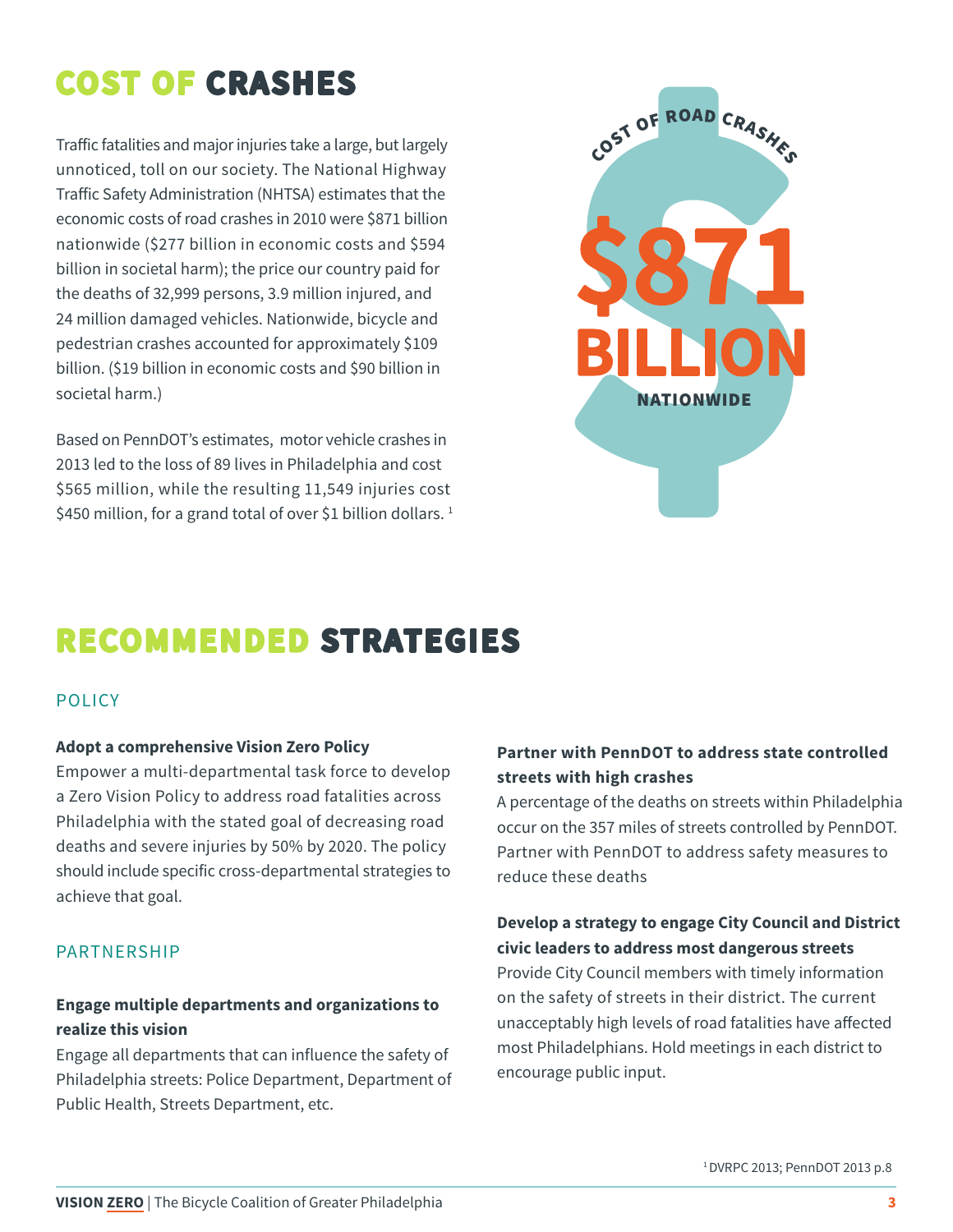# **RECOMMENDED STRATEGIES (continued)**

#### PARTNERSHIP (CONTINUED)

#### **Provide data**

Make fatal and severe injury crash data available to the public through an interactive map, similar to the Philadelphia Police Department's Crime Mapper.<sup>2</sup> An interactive map allows citizens to see where crashes occur and also provides an opportunity for public input to improve the safety of high crash areas.

#### **Public engagement**

Provide paving programs to Registered Community Organizations and make publicly available on the website. Create venues for public comment.

#### EDUCATION

#### **Cultural shift**

Foster a cultural shift that does not accept the 100 road deaths as inevitable or acceptable. Increase awareness among both decision makers and citizens of the needless harm road fatalities and injuries cause. Policy makers and citizens must approach the issue of traffic safety from an ethical, humanist perspective, valuing human life over all other considerations.

#### **Public education campaign**

Create public service campaigns to raise awareness of the toll of traffic deaths and the causes and prevention measures. Make speeding and aggressive driving socially unacceptable the way Mothers Against Drunk Driving changed the social acceptability of drunk driving.

#### ROAD DESIGN

#### **Make Safety the Primary Design Principle**

Create a policy of designing streets with safety of all users as the primary goal rather than speed or convenience of automobiles, incorporating Complete Streets design principles to level the playing field among users.

#### **Incorporate Vision Zero Policy into the design of all streets during the paving cycle**

When paving streets within Philadelphia make safety the top priority in road design. Paving offers an ideal opportunity to implement low cost changes to increase road safety.

#### **Eliminate Speeding**

Work with the State Legislature to allow safety cameras on Philadelphia streets. These cameras operate much like red light cameras, allowing our Police Department to increase enforcement through automation, without increasing staffing needs.

#### FUNDING

**Develop a funding stream to achieve goals** Potential sources include:

- A \$5 local fee on car registration allowed under Act 89
- NYC received \$25 million in TIGER grant money
- National Highway Traffic Safety Administration
- Highway Safety Improvement Program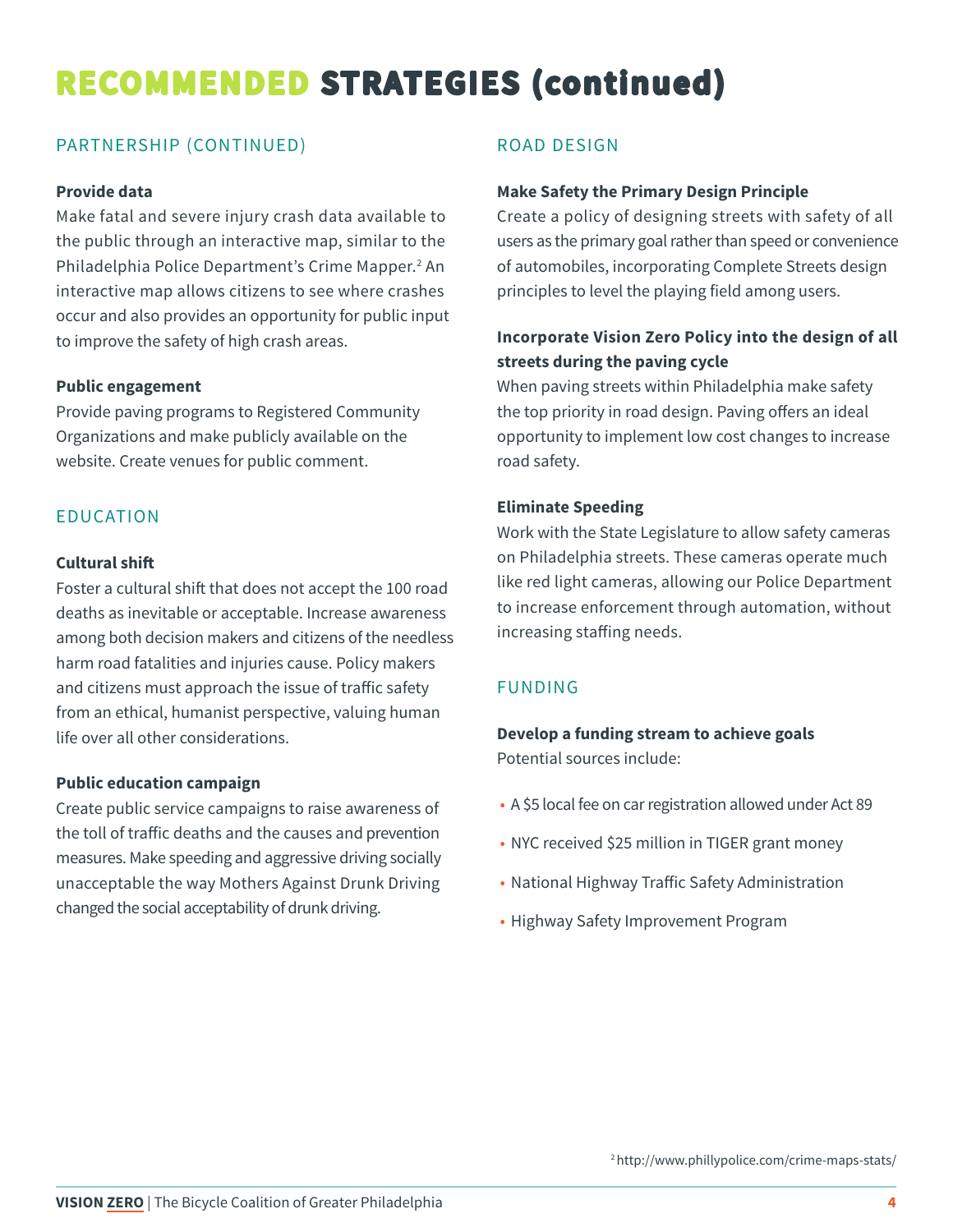# INTRO DUCTION

**Vision Zero is, quite simply, the seemingly radical notion that traffic deaths and serious injuries can be reduced to zero. This notion is radical, at first glance, only because we accept traffic deaths as inevitable. Humans are fallible and cars are dangerous, we reason. Trains and airplanes are also dangerous and operated by the same fallible human, yet these industries have a zero tolerance for death and their efforts are well documented.** 

**Vision Zero is not radical. Zero traffic deaths is achievable. In fact, our record in the United States has shown that traffic fatality reduction is not only possible, but has been achieved over multiple decades. Even the auto industry has adopted safety measures including seat belts and airbags that have led to declining traffic death rates per capita since 1970. Deaths per mile traveled have been declining since people first began driving automobiles.** 

**So, while business and government officials and interests have made life safer inside motor vehicles, other street users, like cyclists and pedestrians, remain vulnerable.**

**New York, Boston, and Chicago have adopted Vision Zero policies with the goal of eliminating all traffic deaths by 2024. Seattle's Vision Zero policy goal is of zero traffic deaths by 2030. These cities have developed action plans to achieve their goal through a combination of road design, education, and enforcement.** 

**Philadelphia, despite a number of programs and initiatives designed to address traffic safety, needs a comprehensive Vision Zero policy to coordinate and accelerate these efforts. The need for a Vision Zero policy is clear: 100 people per year die on Philadelphia roads. In fact, Philadelphia roads are more dangerous than peer cities with traffic deaths per capita 7% to 27% higher. The time has come for those road users outside the automobile to be given the same level of study that has led engineers to make riding inside the car safer.**

**The Bicycle Coalition calls for the City of Philadelphia to adopt a Vision Zero policy with the stated goal of reducing traffic deaths and severe injuries by 50% by 2020 and to empower a task force of agencies and institutions to develop a Vision Zero Action Plan to achieve that goal.**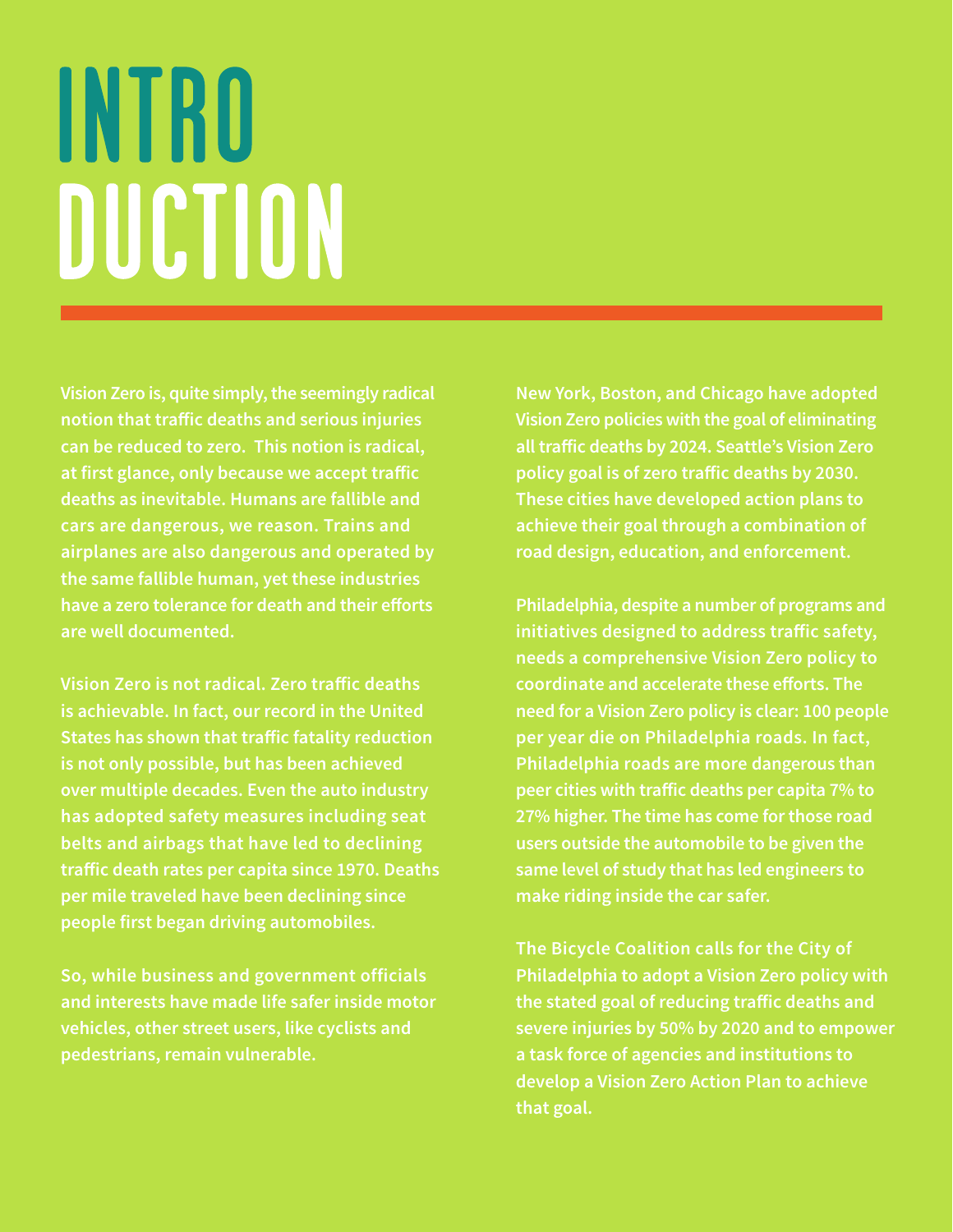#### FINDINGS

- Philadelphia has one of the highest rates of pedestrian traffic fatalities of its peer cities in the United States. (NHTSA)
- A Philadelphian is involved in a traffic crash once every 5 hours. (MOTU)
- In 2013, 4 in every 10 Philadelphia traffic fatalities were a pedestrian. (NHTSA)
- For every road fatality in Philadelphia in 2013, almost 3 people suffered a major injury due to road crashes. (NHTSA)
- Road crashes take almost 100 lives every year in Philadelphia. (NHTSA)
- Every 3.5 days someone dies in traffic on Philadelphia streets. (NHTSA)
- Traffic crashes are the leading cause of death for 15-24 year olds in Pennsylvania.3
- Traffic crashes cost the City of Philadelphia \$1 billion dollars every year. (NHTSA)

#### VISION ZERO

**Vision Zero is a policy designed to eliminate traffic deaths and serious injuries for all road users. Vision Zero policies seek to highlight the magnitude of the problem and to eliminate the prevailing sentiment that traffic crashes are inevitable. Both the airline industry and the railroads have a zero tolerance policy. Neither industry accepts passenger deaths as inevitable. It is time for Philadelphia to adopt a zero tolerance for traffic deaths. Through road design, education and enforcement, it is possible to eliminate or dramatically reduce traffic deaths.**

3 http://www.worldlifeexpectancy.com/pennsylvania-cause-of-death-by-age-and-gender accessed 2.6.2015 CDC data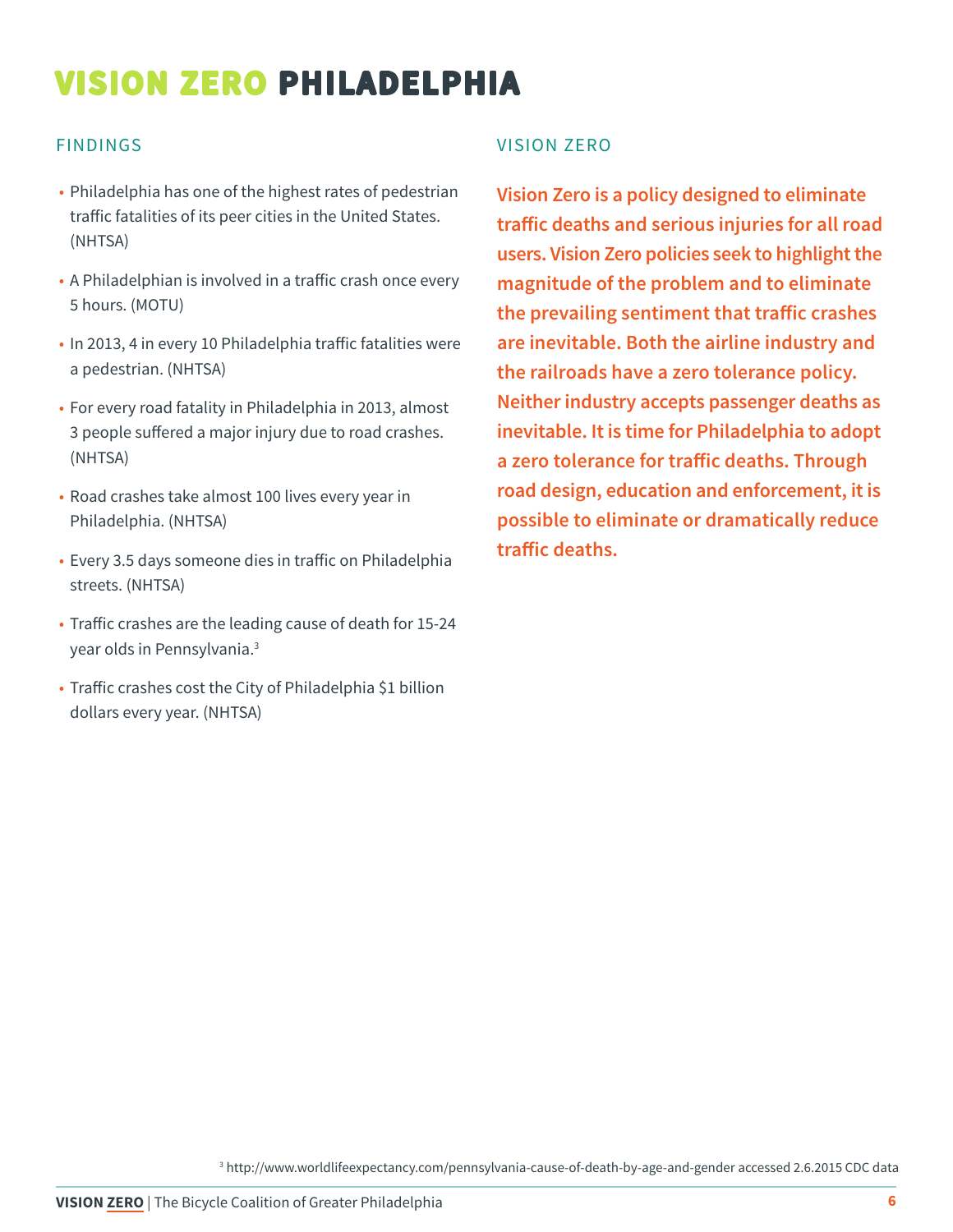#### HISTORY OF VISION ZERO IN EUROPE

The Vision Zero movement began in 1997, when Sweden adopted Vision Zero as their official road policy. Sweden summarizes their initiative simply as "No loss of life is acceptable."

Traffic deaths are the ninth largest cause of death worldwide and are responsible for 1 million deaths per year. For 15-to-24-year olds worldwide, it is the leading cause of death. As traffic increases, traffic deaths likely will move up to be the fifth leading cause of death by 2030. Road systems must compensate for the fact that people are fallible. Current road systems present unacceptable risks.

Sweden has reduced its traffic fatalities and injuries through a combination of transportation policy and infrastructure improvements. Roads are built with safety prioritized over speed or convenience. Increased safety has been achieved through increased enforcement and low-cost infrastructure improvements such as: low urban speed limits, pedestrian zones, physical barriers separating cars from bicycle traffic, pedestrian bridges, and zebra striped crosswalks flanked by flashing lights and speed bumps. Sweden is on track for exceeding its goal, set in 2007, of cutting fatalities by 50% by 2020. As of 2013 fatalities have dropped 44% from 471 in 2007 to 265 in 2013. If current trends continue, Sweden will achieve a 65% reduction by 2020.

Vision Zero's success in Sweden inspired cities in Norway, Finland, Switzerland, the Netherlands, Denmark, France, Germany and Great Britain to utilize a Vision Zero approach to traffic safety.4 Paris was able to cut traffic deaths by 50% in just six years.

#### HISTORY OF VISION ZERO IN THE UNITED STATES

In the United States, New York City, San Francisco, Seattle and Chicago have officially adopted Vision Zero policies. In addition, a number of cities and states have implemented similar approaches with dramatic results including a 43% reduction in traffic fatalities in Minnesota, a 48% reduction in Utah and a 40% decrease in Washington state.<sup>5</sup>

In Philadelphia, 90 to 100 Philadelphians die in traffic crashes each year. Pedestrians make up fully a third of those fatalities. These traffic deaths contribute approximately \$500,000,000 to the \$1 billion cost of traffic crashes in Philadelphia. Although a billion dollars is an unconscionable financial burden on our city, the greater tragedy is the impact these deaths have on the friends and family of the deceased.

Every year in the United States 30,000 die in traffic crashes. This is on a par with those suffering from Huntingdon's, ALS, or Cystic fibrosis. Nationally, traffic deaths and violent gun deaths are on a par, yet the national conversation is focused on gun violence. Vision Zero seeks to raise awareness of the extent of the problem to dispel the complacency of the public in accepting this level of tragedy as routine. Traffic deaths are preventable through education, enforcement and road design.

On January 22, 2015, United States Transportation Secretary Anthony Foxx challenged mayors and local elected officials to "take significant action to improve safety for bicycle riders and pedestrians of all ages and abilities over the next year."

His suggestions were to take a Complete Streets approach, identify barriers to making streets safe for everyone, gather and track data, use designs that are appropriate to the context, improve the bicycle and pedestrian network through maintenance, improve bike and pedestrian safety laws, and educate and enforce proper road use behavior. The Transportation Secretary's speech stopped just shy of a comprehensive Vision Zero policy.

<sup>4</sup> Deutscher Verkhrssicherheitsrat http://www.dvr.de/presse/ informationen/vision\_zero\_en\_4.htm accessed 1.13.15

<sup>5</sup> Center for Active Design, website: http://centerforactivedesign.org/ visionzero, accessed: 1.13.2015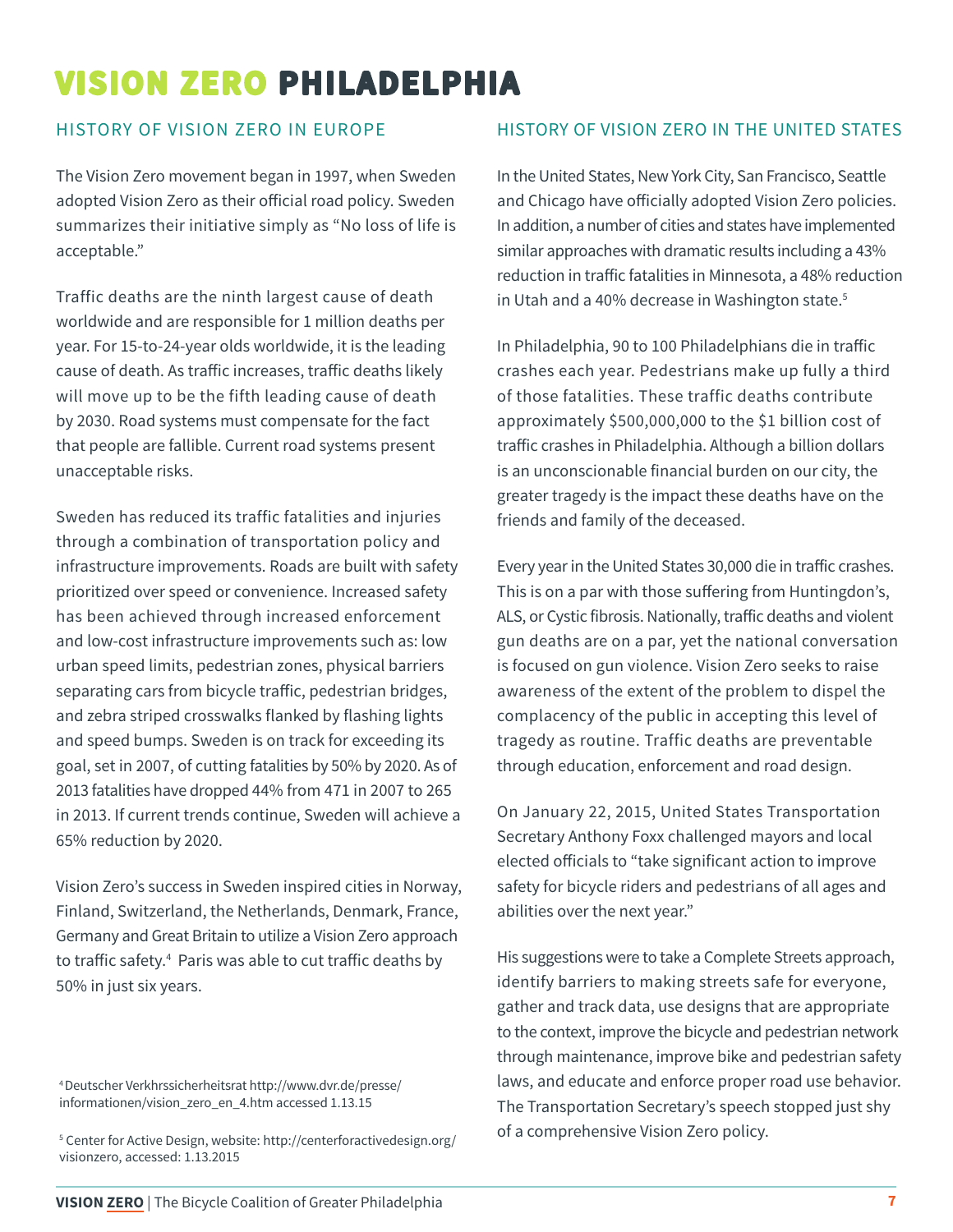#### HISTORY OF TRAFFIC DEATH REDUCTION IN THE UNITED STATES

History has proven that traffic death reduction in the United States is achievable. There are a number of ways to calculate traffic deaths in order to compare them over time. One method observes deaths per miles traveled (generally referred to as vehicle miles traveled or VMT). Deaths per VMT compensates for any increases in deaths due to increased mileage, all else being equal. Nationwide, deaths per VMT have steadily declined since 1921 when the federal government first started recording this statistic. (See Figure 1) The US has gone from a high of 24 deaths per million miles traveled in 1921 to 1.13 deaths per 100 million miles traveled in 2012.

A second method of representing traffic fatality statistics is the number of fatalities per 100,000 in population. This method corrects for the increase in deaths simply due to the greater numbers of people in the United States and, presumably, on the road. This method (Figure 2) reveals a much more complex relationship between deaths and population than deaths per million VMT. Traffic deaths increased relative to population from 1900 to 1935, followed by a sharp wartime decline starting in 1938. After 1944 fatalities per 100,000, while varying year to year, trended upward to peak in 1969. In the 40 years from 1972 to 2012, traffic deaths declined 59%. This decrease has been achieved primarily through safety enhancements to prevent vehicle occupant injury in a collision (crumple zones, seatbelts, airbags, etc.) and the successful efforts spearheaded by Mothers Against Drunk Driving to reduce drunk driving.

History has proven that it is possible to reduce traffic deaths even in the face of increases in both population and number of miles traveled. The United States experienced a 59% decline in traffic fatalities in the 40 years from 1972 to 2012 at a time when VMT increased 136% and the population increased 50%. Why stop there? Further decreases are possible.



Historic Traffic Deaths per Billion Miles Traveled v. VMT *Figure 1*

Source: NHTSA FARS Data



U.S. Motor Vehicle Deaths per 100,000 Population *Figure 2*

Source: NHTSA FARS Data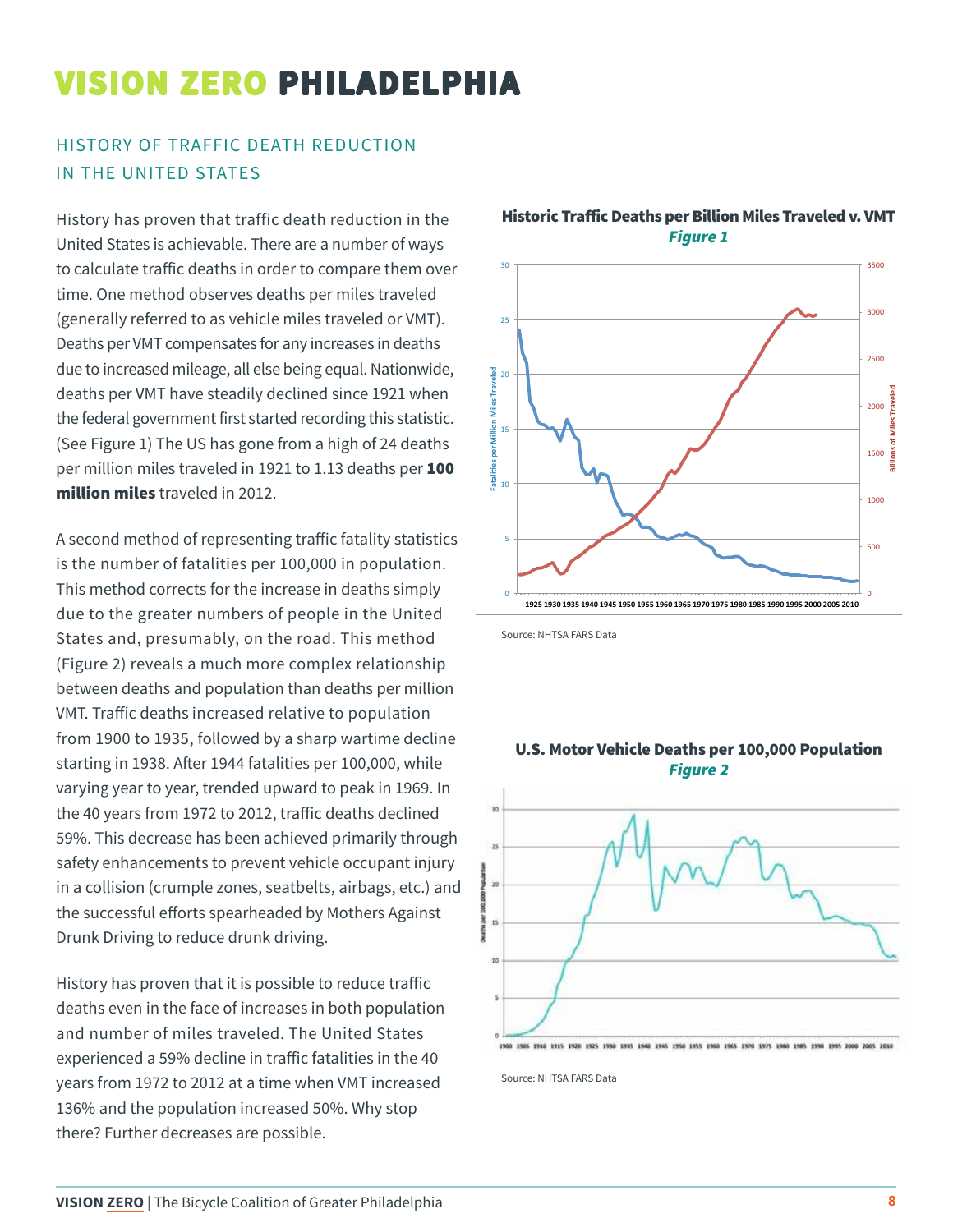#### UNITED STATES ROAD FATALITIES RATES COMPARED TO EUROPE

Despite these admirable reductions in fatalities on United States roads, the United States lags behind its peers in Europe in its efforts to curb fatalities. Table 1 shows the number of traffic fatalities per year per 100,000 inhabitants for peer countries in Europe. The US has more than double the fatalities of France (the European country with the highest number of traffic fatalities per 100,000) and three times that of the Denmark, Norway, Switzerland and UK. Further reduction of US traffic fatalities requires a commitment to making the safety of all road users the top priority in road design.

#### 2010 Traffic Fatality Rates of European Countries *Table 1*

| <b>Country</b>        | <b>Traffic Fatalities per</b><br>100,000 Inhabitants |
|-----------------------|------------------------------------------------------|
| <b>Denmark</b>        | 3                                                    |
| Finland               | 4.7                                                  |
| France                | 4.9                                                  |
| Germany               | 4.3                                                  |
| <b>Netherlands</b>    | 3.9                                                  |
| Norway                | 2.9                                                  |
| Switzerland           | 3.4                                                  |
| <b>United Kingdom</b> | 3.5                                                  |
| <b>United States</b>  | 11.6                                                 |

Source: World Health Organization, *Global Status Report on Road Safety 2013*

#### UNITED STATES ROAD FATALITIES RATES COMPARED TO THE WORLD

According to the World Health Organization, the United States' road safety is on a par with countries such as Domenica, Bangladesh, and Chile. Our safety record is worse than Uzbekistan, Romania and Poland. Table 2 shows the countries with similar fatality rates to the United States.

#### 2010 Traffic Fatality Rates of World Countries *Table 2*

| <b>Country</b>       | <b>Traffic Fatalities per</b><br>100,000 Inhabitants |
|----------------------|------------------------------------------------------|
| <b>Domenica</b>      | 11.8                                                 |
| Montenegro           | 11.8                                                 |
| <b>Bangladesh</b>    | 11.6                                                 |
| <b>United States</b> | 11.6                                                 |
| Chile                | 11.5                                                 |
| Jamaica              | 11.4                                                 |
| Uzbekistan           | 11.3                                                 |
| Romania              | 11.1                                                 |
| Poland               | 10.9                                                 |
| Latvia               | 10.8                                                 |
| North Korea          | 10.7                                                 |
| <b>Bahrain</b>       | 10.5                                                 |
| <b>Bulgaria</b>      | 10.4                                                 |

Source: World Health Organization, *Global Status Report on Road Safety 2013*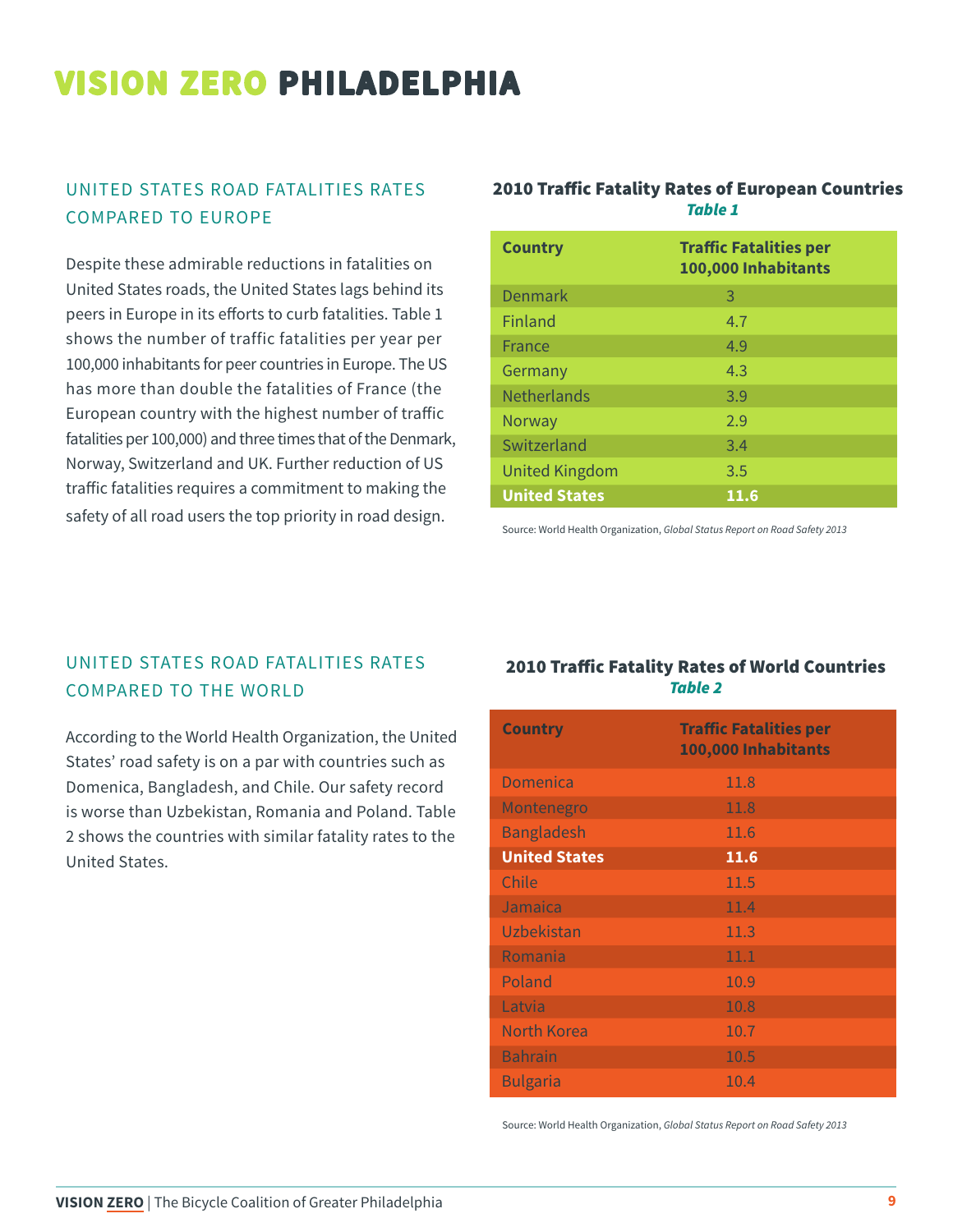#### PEDESTRIAN VULNERABILITY

Not only are U.S. deaths per 100,000 population high, pedestrian deaths show a disconcerting trend. U.S. pedestrian fatalities have increased dramatically since 2009 in raw numbers. In the period 2009 - 2012 pedestrian fatalities went from 4,109 to 4,743, an increase of 15%. Additionally, pedestrian deaths as a percentage of total traffic deaths have risen increasingly since 2004. Even in the years where the number of pedestrian deaths declined, pedestrian deaths comprised a higher percentage of total road deaths. (See Figure 4.) For example, between 2008 and 2009 the number of pedestrian deaths declined sharply from a total of 4,414 pedestrian deaths in 2008 to a total of 4,109 pedestrian deaths in 2009 (a decrease of almost 7%) yet, the portion of all traffic deaths that were pedestrian victims rose from 11.8% to 12.1% in the same time period. Overall traffic deaths are decreasing faster than pedestrian deaths. Although U.S. roads are becoming safer for those driving on them, they are becoming increasingly dangerous for pedestrians.

One reason for this disturbing trend has been the approach to road safety. The National Highway Transportation Safety Administration (NHTSA) has focused on decreasing automobile deaths through vehicle safety devices designed to protect the passenger in a crash, such as seat belts and air bags. These efforts are effective in reducing overall traffic fatalities, but not in reducing pedestrian fatalities. Further reductions in fatalities will be achieved through an integrated safety approach that includes better road safety policy, design and regulation.



Source: NHTSA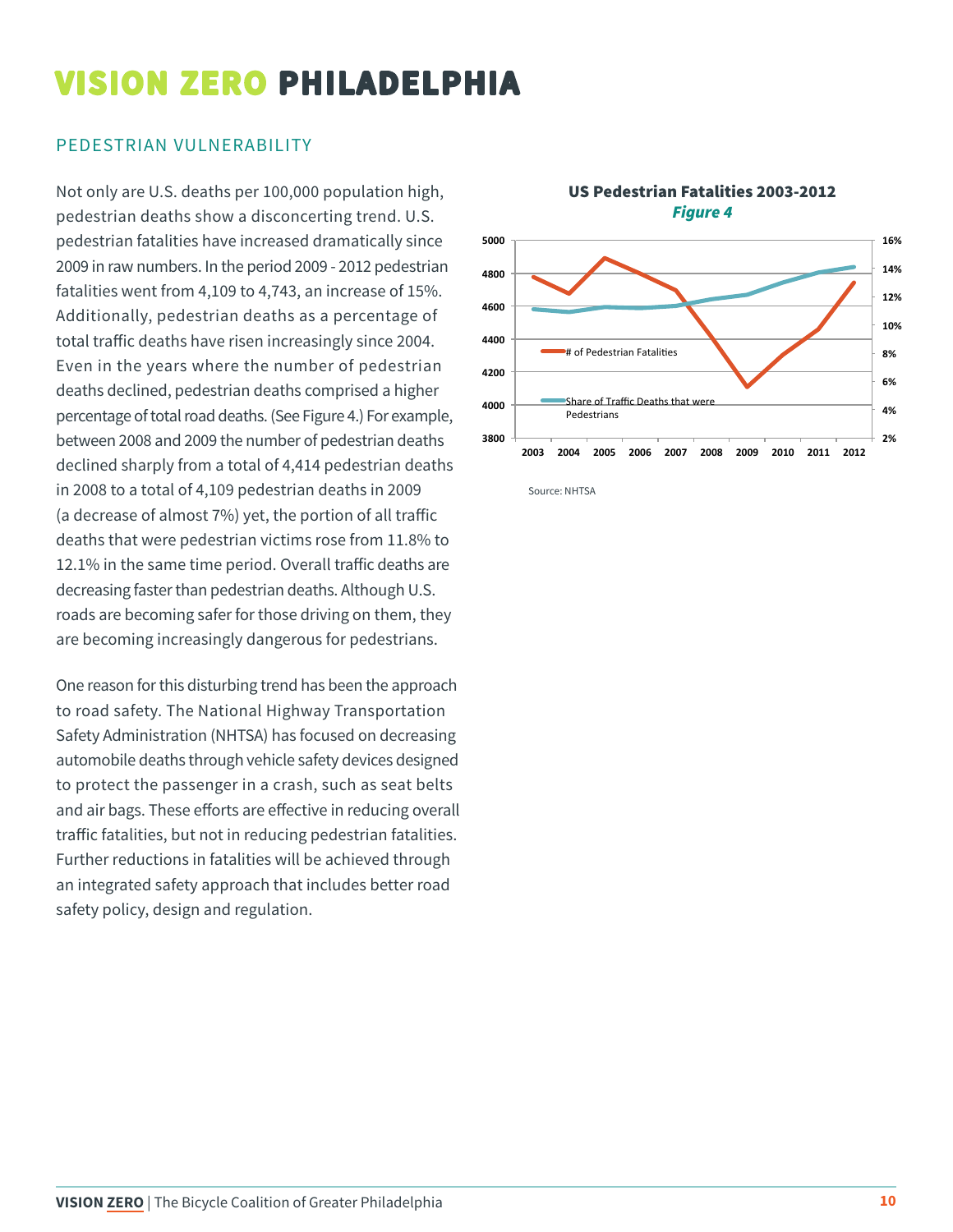#### HOW SAFE ARE PHILADELPHIA STREETS?

On average, approximately 100 Philadelphians are killed in traffic crashes every year. For every traffic fatality in Philadelphia, 3.5 people suffer a major injury. These tragedies affect our most vulnerable road users. From 2009-2013, children under 18 comprised 12.7% of the pedestrian traffic deaths. People over 65 years of age comprised 21.5% of all Philadelphia pedestrian traffic deaths but only 12.4% of the population.<sup>6</sup>

In Philadelphia from 2009 to 2013 major pedestrian injuries increased 17%, and pedestrian fatalities increased over 16%. (See Figure 5) At a time when automobile fatalities declined almost 15%. iti<br>u<sup>:</sup><br>M

#### TARGETING PHILADELPHIA'S MOST **20** DANGEROUS STREETS

Philadelphia has robust data regarding locations and factors contributing to pedestrian crashes due to NHTSA federal reporting requirements. The Bicycle Coalition analyzed pedestrian crashes that result in death or serious injury to determine Philadelphia's most dangerous locations. Because there are far more severe injuries than deaths, the combination of severe injuries and fatalities provides a more accurate indication of dangerous locations for pedestrians, than would fatality data alone.

Crashes involving pedestrians are not distributed evenly across our streets. Mapping of pedestrian crash data reveals high crash corridors on major roads, near transit stops and in areas with high pedestrian use. Azavea, PlanPhilly, and Mayor's Office of Transportation and Utilities have studied the crash data. Most analyses focused on corridors. MOTU created a list of the top 10 Corridors to inform their safety efforts.





#### Top 10 Corridors for Pedestrian-Involved Crashes **2009 
 2010 
 2011 
 2012 
 2013**

- 1. Market Street from City Hall to Eighth Street.
- 2. **Chestnut Street** from 22nd Street to 16th Street.
- 3. Broad Street from Oregon to Snyder Avenues.
- 4. **52nd Street** from Baltimore Avenue to Sansom Street.
- 5. Allegheny Avenue from G Street to Martha Street.
- **6. Market Street** from City Hall to 20th Street.
- 7. Chestnut Street from Broad Street to Eighth Street.
- 8. Broad Street from Allegheny Avenue to Cumberland Street.
- 9. JFK Boulevard from 15th Street to 20th Street.
- 10. Broad Street from City Hall to Vine Street.

*SOURCE: The Mayor's Office of Transportation and Utilities.*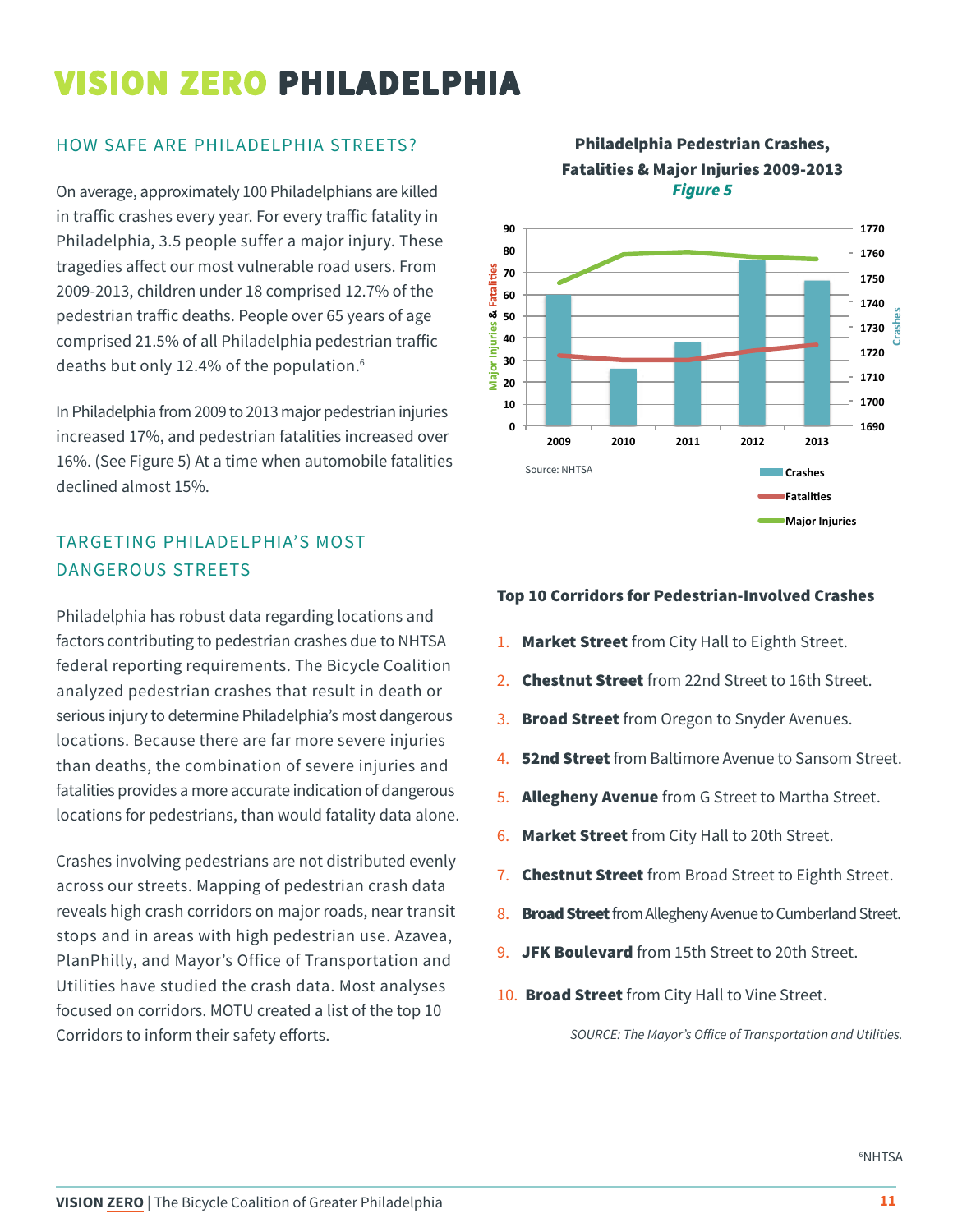#### TARGETING PHILADELPHIA'S MOST DANGEROUS STREETS FOR PEDESTRIANS

One of the tools to address dangerous locations is developing site-specific solutions. With that in mind, the Bicycle Coalition of Greater Philadelphia analyzed the National Highway Traffic Safety Administration (NHTSA) crash data from 2009-2013 to identify specific sites where pedestrian crashes are high. Using geographic information systems (GIS), we aggregated crashes to the nearest intersection. The table below lists the top twelve pedestrian crash locations. Included are nearby transit stops, as high pedestrian crash areas often correlate with high pedestrian activity around transit stops.

| <b>Ranking</b> | <b>Closest Intersection</b>                 | <b>Number of crashes</b><br>2009 - 2013 | <b>Transit Stop</b>         | <b>Council District</b> |
|----------------|---------------------------------------------|-----------------------------------------|-----------------------------|-------------------------|
|                | Fifth Street & Olney Avenue                 | 19                                      | Buses: 18, 26, 47           | 9                       |
|                | <b>Broad and Race Streets</b>               | 17                                      | <b>Broad Street Line</b>    | 1, 5                    |
| 3              | <b>Broad Street &amp; Girard Avenue</b>     | 16                                      | <b>Broad Street Line</b>    | 5                       |
| 4              | Cottman Avenue & Roosevelt Boulevard        | 16                                      | Buses: 1,14, 20, 50, 70, 77 | 6, 7                    |
| 5              | <b>Broad Street &amp; Olney Avenue</b>      | 16                                      | <b>Broad Street Line</b>    | 8,9                     |
| 6              | <b>Broad Street and Lehigh Avenue</b>       | 16                                      | <b>Broad Street Line</b>    | 5, 8                    |
| $\overline{7}$ | Market and 40th Streets                     | 15                                      | Market-Frankford Line       | 3                       |
| 8              | Market and 11th Street                      | 14                                      | Market-Frankford Line       |                         |
| 9              | <b>Chelten and Wayne Avenues</b>            | 13                                      | Buses: 26, 53, 65, J, K     | 8                       |
| 10             | Market and 12th Streets                     | 13                                      | Market-Frankford Line       | $\mathbf{1}$            |
| 11             | Cobbs Creek, Market Street, and 63rd Street | 13                                      | Market-Frankford Line       | 3, 4                    |
| 12             | Cecil B. Moore Avenue & Broad Street        | 13                                      | <b>Broad Street Line</b>    | 5                       |

#### **Top 12 Crash Sites for Pedestrian Involved Crashes** *Table 3*

Source: NHTSA: FARS

See **Appendix A** for a complete list of the Top 52 Pedestrian Crash Sites citywide.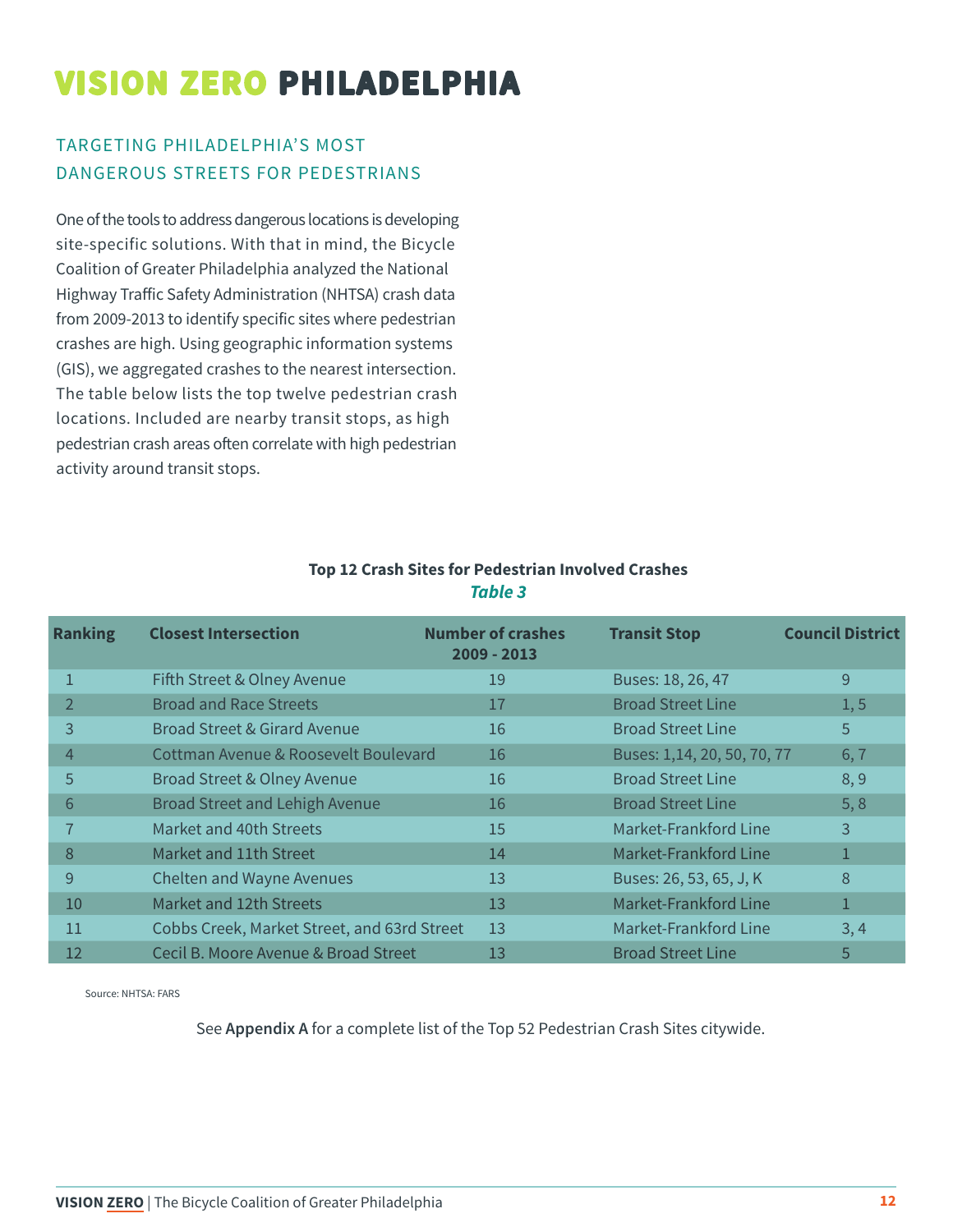#### TARGETING PHILADELPHIA'S MOST DANGEROUS STREETS

The map in Figure 6 displays the 52 locations in Philadelphia where nine or more pedestrian crashes occurred during the five-year period 2009-2013. The inset displays the crashes in Center City Philadelphia. In addition to identifying top pedestrian crash sites; the map in Figure 6 also reveals the pattern of pedestrian crashes along major corridors. Figure 7 lists the top nine pedestrian crash corridors and the number of crashes along each corridor.

#### TARGETING PHILADELPHIA'S MOST DANGEROUS STREETS BY COUNCIL DISTRICT

Pedestrian crashes are not distributed evenly across the city. Some council districts have a greater share of high crash sites, while others don't have a single location with more than 8 crashes in the five-year period. Table 4 lists the top three crash pedestrian crash sites within each council district. (The 2nd District lists five sites. Three locations tied for third place.)





Source: NHTSA: FARS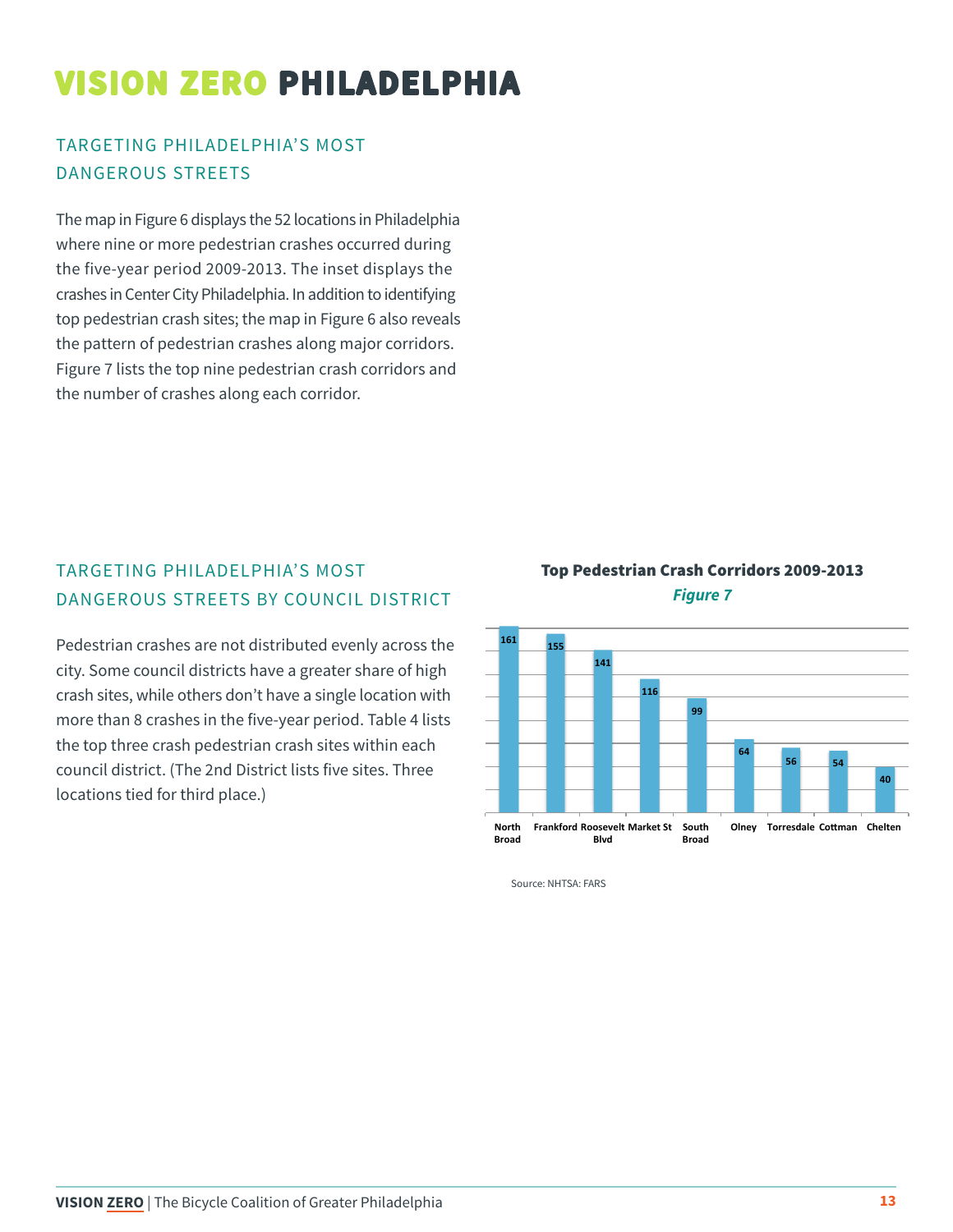**Map of Top Philadelphia Pedestrian Crash Sites 2009-2013** *Figure 6*



GIS Credit: Eric Jones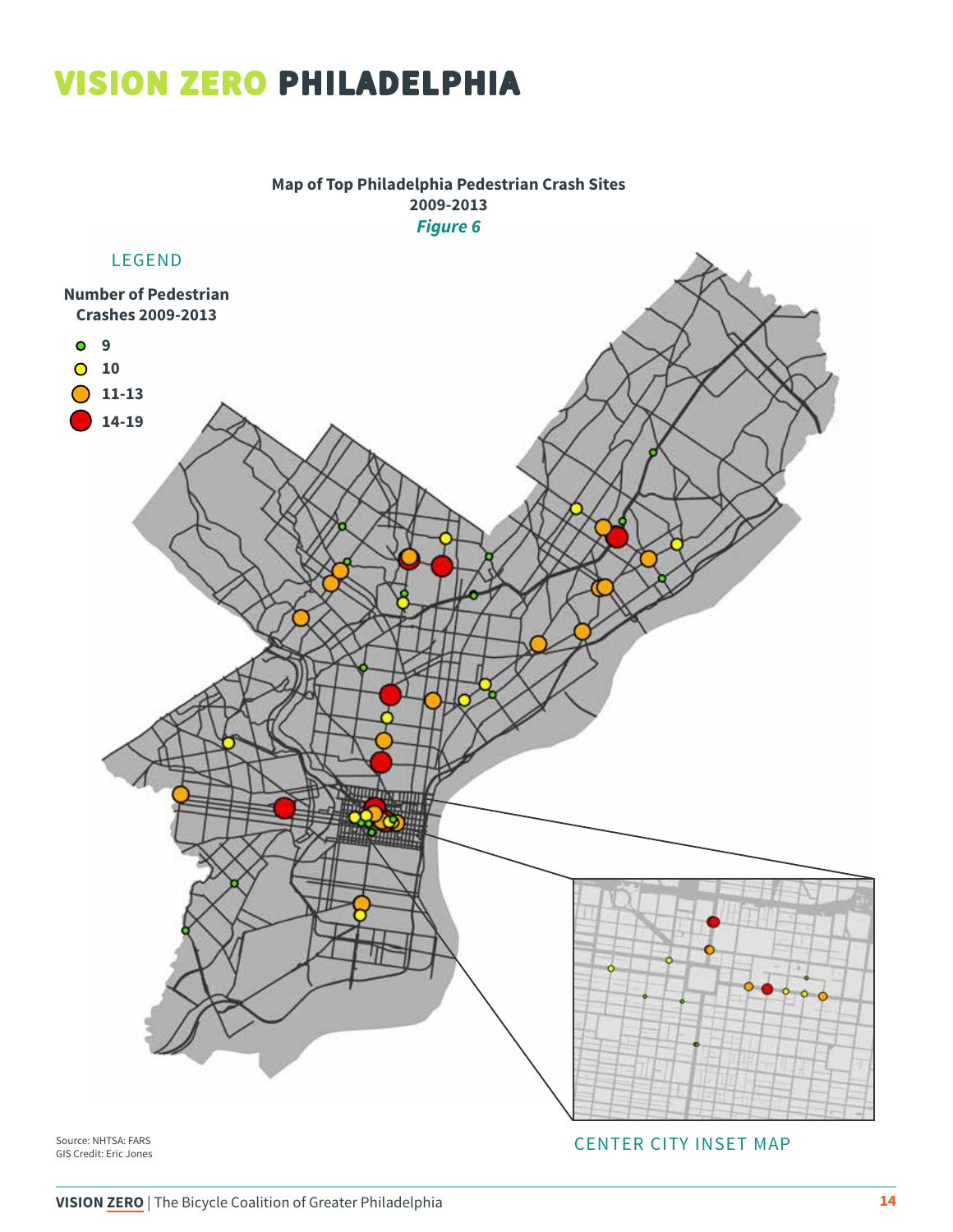#### **Top Three Pedestrian Crash Locations 2009-2013 for each Council District** *Table 4*

| <b>Council District</b> | <b>Nearest Intersection to Crash</b>      | <b>Crash Count</b> |
|-------------------------|-------------------------------------------|--------------------|
| $\mathbf{1}$            | N BROAD ST & RACE ST                      | 17                 |
| $\mathbf{1}$            | MARKET ST & N 11TH ST & S 11TH ST         | 14                 |
| $\mathbf{1}$            | MARKET ST & N 12TH ST & S 12TH ST         | 13                 |
| $\overline{2}$          | S BROAD ST & SNYDER AVE                   | $12 \overline{ }$  |
| $\overline{2}$          | RITNER ST & S BROAD ST                    | 10                 |
| $\overline{2}$          | CHESTNUT ST & S 15TH ST *                 | 9                  |
| $\overline{2}$          | CHESTNUT ST & S 17TH ST *                 | 9                  |
| $\overline{2}$          | LOCUST ST & S BROAD ST *                  | 9                  |
| 3                       | MARKET ST & N 40TH ST & S 40TH ST         | 15                 |
| 3                       | COBBS CREEK PKWY & MARKET ST & N 63RD ST  | 13                 |
| 3                       | S 58TH ST & WOODLAND AVE                  | 9                  |
| $\overline{4}$          | COBBS CREEK PKWY & MARKET ST & N 63RD ST  | 13                 |
| $\overline{4}$          | HENRY AVE & W SCHOOL HOUSE LN             | 11                 |
| $\overline{4}$          | JEFFERSON ST & N 52ND ST                  | 10                 |
| 5                       | N BROAD ST & RACE ST                      | 17                 |
| 5                       | N BROAD ST & W GIRARD AVE                 | 16                 |
| 5                       | N BROAD ST & W LEHIGH AVE                 | 16                 |
| 6                       | <b>COTTMAN AVE &amp; E ROOSEVELT BLVD</b> | 16                 |
| 6                       | <b>BUSTLETON AVE &amp; COTTMAN AVE</b>    | 12                 |
| 6                       | COTTMAN AVE & FRANKFORD AVE & RYAN AVE    | 12                 |
| $\overline{7}$          | <b>COTTMAN AVE &amp; E ROOSEVELT BLVD</b> | 16                 |
| $\overline{7}$          | <b>BUSTLETON AVE &amp; COTTMAN AVE</b>    | 12                 |
| $\overline{7}$          | N AMERICAN ST & W LEHIGH AVE              | 12                 |
| 8                       | N BROAD ST & W LEHIGH AVE                 | 16                 |
| 8                       | N BROAD ST & W OLNEY AVE                  | 16                 |
| 8                       | <b>W CHELTEN AVE &amp; WAYNE AVE</b>      | 13                 |
| 9                       | N 05TH ST & W OLNEY AVE                   | 19                 |
| 9                       | N BROAD ST & W OLNEY AVE                  | 16                 |
| 9                       | N BROAD ST & OLD YORK RD & W CHEW AVE     | 12                 |
| 10                      | <b>ACADEMY RD &amp; BYBERRY RD</b>        | 8                  |
| 10                      | <b>ALGON AVE &amp; COTTMAN AVE</b>        | $\overline{7}$     |
| 10                      | <b>BLUE GRASS RD &amp; GRANT AVE</b>      | 6                  |

Source: NHTSA: FARS

\* Council District 2 had three streets tied for third place with 9 crashes, thus five streets are listed.

NB: The above crashes did not necessarily happen at the intersection stated. Streets listed are the closest intersection to the site of the crash.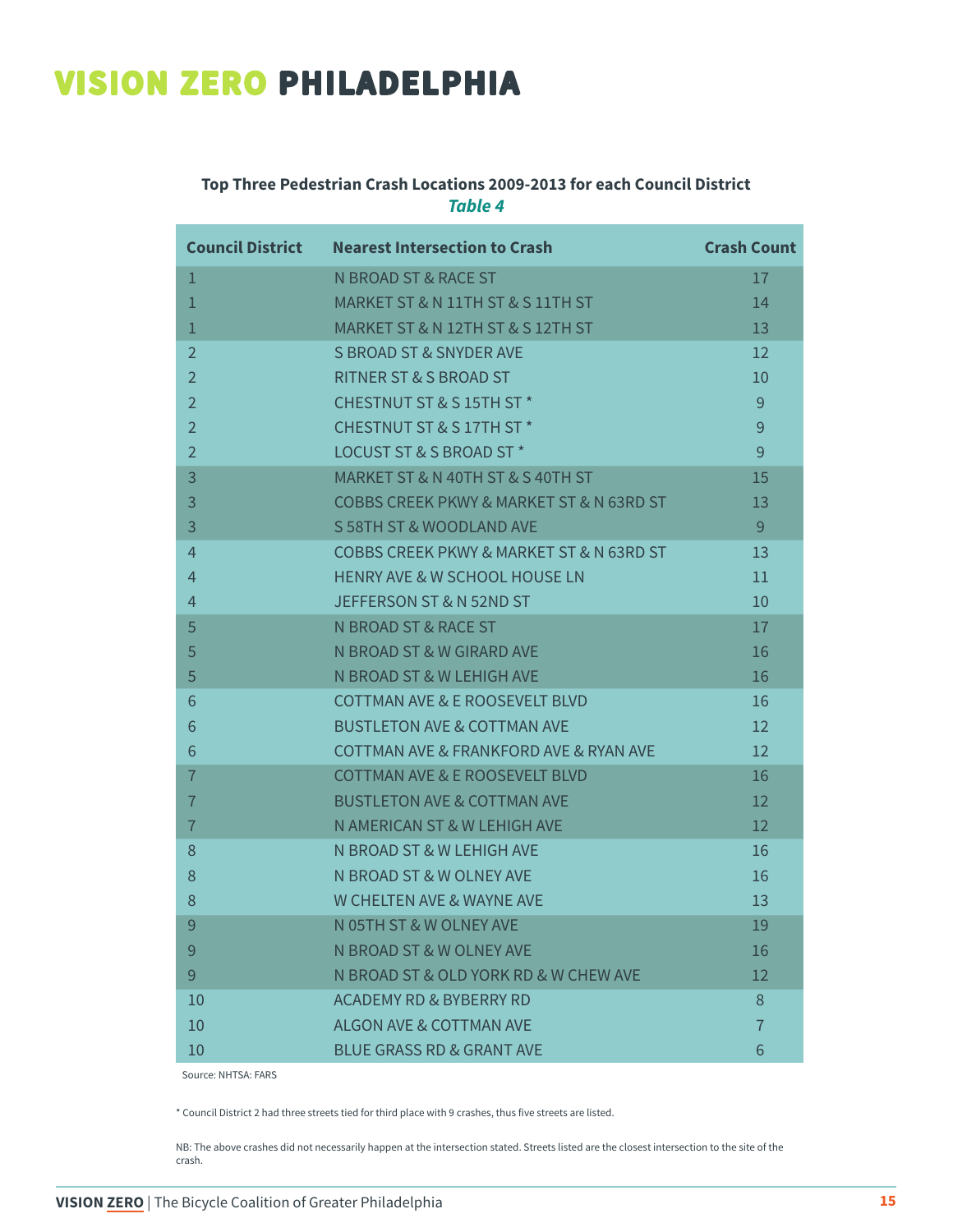# **CAUSES OF CRASHES**

Reviewing five years of Philadelphia pedestrian and bicycle crash data from 2009 to 2013, the vast majority of crashes happen on dry streets and in good weather. The leading contributing factors to fatal crashes are:

- Aggressive driving (including speeding) is a contributing factor in 56% of crashes in Philadelphia.
- Intersection design is a contributing factor in 43% of fatal crashes in Philadelphia.
- Drunk driving and distracted driving are contributing factors in 31% of fatal crashes in Philadelphia.

#### UNSAFE ROAD DESIGN

One factor outside the scope of the NHTSA fatality reports is unsafe road design beyond intersections. Even more than posted speed limits, the elements of street design combine to determine how fast traffic will flow. Road widths, lighting, crosswalks, and intersections all have an impact on the relative safety of our roads. Proper road design can greatly reduce crashes.

Many current principles of road design are based on studies of high-speed, limited access roads (highways) where traffic flow is the primary guiding principle and vulnerable users are largely absent. Somewhat counterintuitively, what makes our highways safe can be very dangerous on local roads. The wide, straight interstates are safe, in part, due to the lack of intersections and vulnerable users. However, when these same highway design principles are applied to local road design, the design encourages an increase in the speed of traffic that reduces the safety of all road users. Wide arterials account for a large proportion of road fatalities in Philadelphia. Roosevelt Boulevard is a prime example of dangerous design.

This misapplication of highway design on city streets has been recognized by the legislature. In December of 2014, three Pennsylvania state representatives wrote a

letter to the General Accountability Office to complain of the danger of inappropriate civil engineering of neighborhood roads. The full text of that letter can be seen in Appendix B.

#### SPEED

It is important to understand the role of speed in fatal crashes. In addition to being a factor in causing the crash, speed is also the primary determinant as to whether a crash victim will be live or die. (See Figure 8.) At 20 miles per hour survival rate is over 90%. At 30 miles per hour it is only 60%. At 40 miles per hour the survival rate drops to 20%. A number of factors contribute to speeding, including speed limits, road design, and enforcement. Reducing speeding will require a multipronged approach that addresses all these factors.

#### Speed and Survival *Figure 8*



Source: City of San Francisco Vision Zero Two Year Action Strategy February 2015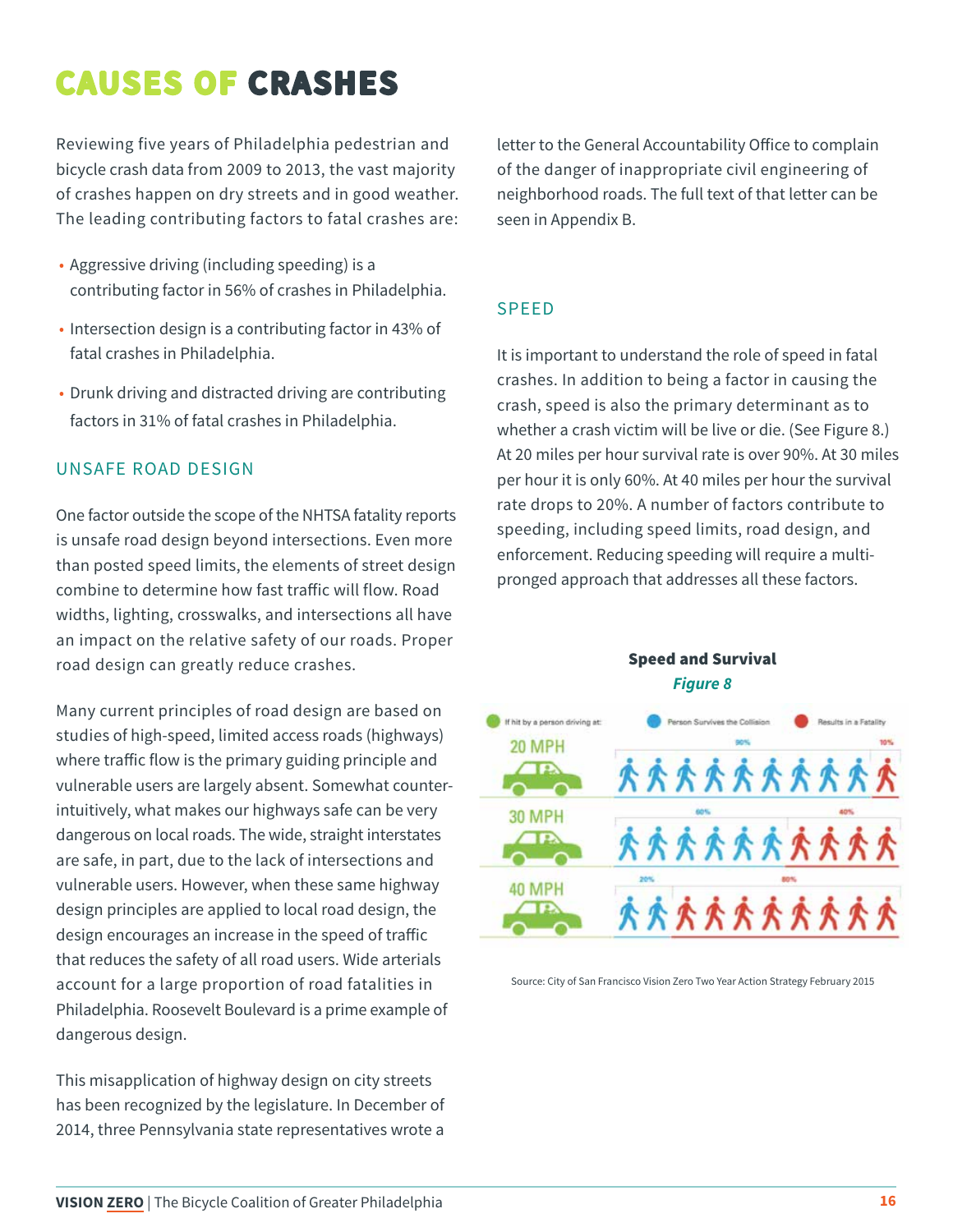# **COST OF CRASHES**

Traffic fatalities and major injuries take a large, but largely unnoticed, toll on our society. The National Highway Traffic Safety Administration estimates that the economic costs of road crashes in 2010 were \$871 billion nationwide (\$277 billion in economic costs and \$594 billion in societal harm), the price our country pays for the deaths of 32,999 persons, 3.9 million injured, and 24 million damaged vehicles. Nationwide, bicycle and pedestrian crashes accounted for approximately \$109 billion. (\$19 billion in economic costs and \$90 billion in societal harm.)

Based on Pennsylvania Department of Transportation (PennDOT) estimates, the motor vehicle crashes in 2013 that led to the loss of 89 lives in Philadelphia cost \$565 million, while the resulting 11,549 injuries cost \$450 million for a grand total of over \$1 billion dollars.<sup>6</sup>

## **EXISTING PHILADELPHIA PROGRAMS**

#### **What is Philadelphia already doing toward a Vision Zero?**

Philadelphia has not been ignoring this serious road safety issue. There are a number of initiatives already in place in Philadelphia to further the goals of Vision Zero even in the absence of an official Vision Zero Policy. These programs, described below, include:

- Safe Routes Philly: http://saferoutesphilly.org/
- Walk Safe PHL: http://saferoutesphilly.org/
- Pedestrian and Bicycle Safety Improvements Program (ARLE funded) https://phillymotu.wordpress.com/tag/arle/ and https://phillymotu.wordpress.com/2015/05/21/low-cost-safetyimprovement-on-springfield-baltimore-avenues/
- Education and Enforcement Efforts in Pedestrian Focus Cities: https://cityofphiladelphia.wordpress. com/2014/04/25/city-of-philadelphia-wins-competitive-grant-forpedestrian-safety/

#### SAFE ROUTES PHILLY

The Bicycle Coalition of Greater Philadelphia, with the support of the Philadelphia Health and Human Services Department, has been educating elementary school children on safe biking and safe walking since 2010. Safe Routes Philly is a national "train the trainer" model. Staff at the Bicycle Coalition train elementary school teachers to implement pedestrian and bicycle safety lessons, primarily in health and physical education classes. BCGP provides free hard copies of the curriculum to any interested Philadelphia teachers and administrators. Since 2010, Safe Routes Philly has trained over 200 teachers and our safety lessons have been taught in 133 schools reaching over 75,000 students. In addition to the education component, BCGP works directly with school champions to encourage more students to safely walk and bike to school. Such initiatives include Walk or Bike to School Days, Walking School Buses, Walkability Audits, and Bicycle Rodeos.

This program has been funded by a combination of local Public Health and NHTSA dollars.

#### AUTOMATED RED LIGHT ENFORCEMENT FUNDS

Philadelphia has approximately 25 intersections with red light cameras to capture red light running infractions at key intersections. This program generates \$3-4 million per year. Philadelphia applied for and received approximately 50% of the funds generated, which Philadelphia uses to fund the Pedestrian and Biyccle Safety Improvement Program. This program provides low-cost safety improvements such as signal changes, lighting improvements, signage, and pavement changes. To date, Philadelphia has received \$20 million in ARLE funds allowing the implementation of intersection modifications at 67 intersections including: bulb-outs, that reduce crossing distances for pedestrians and improve sight lines; round-abouts, which calm traffic and reduce crashes at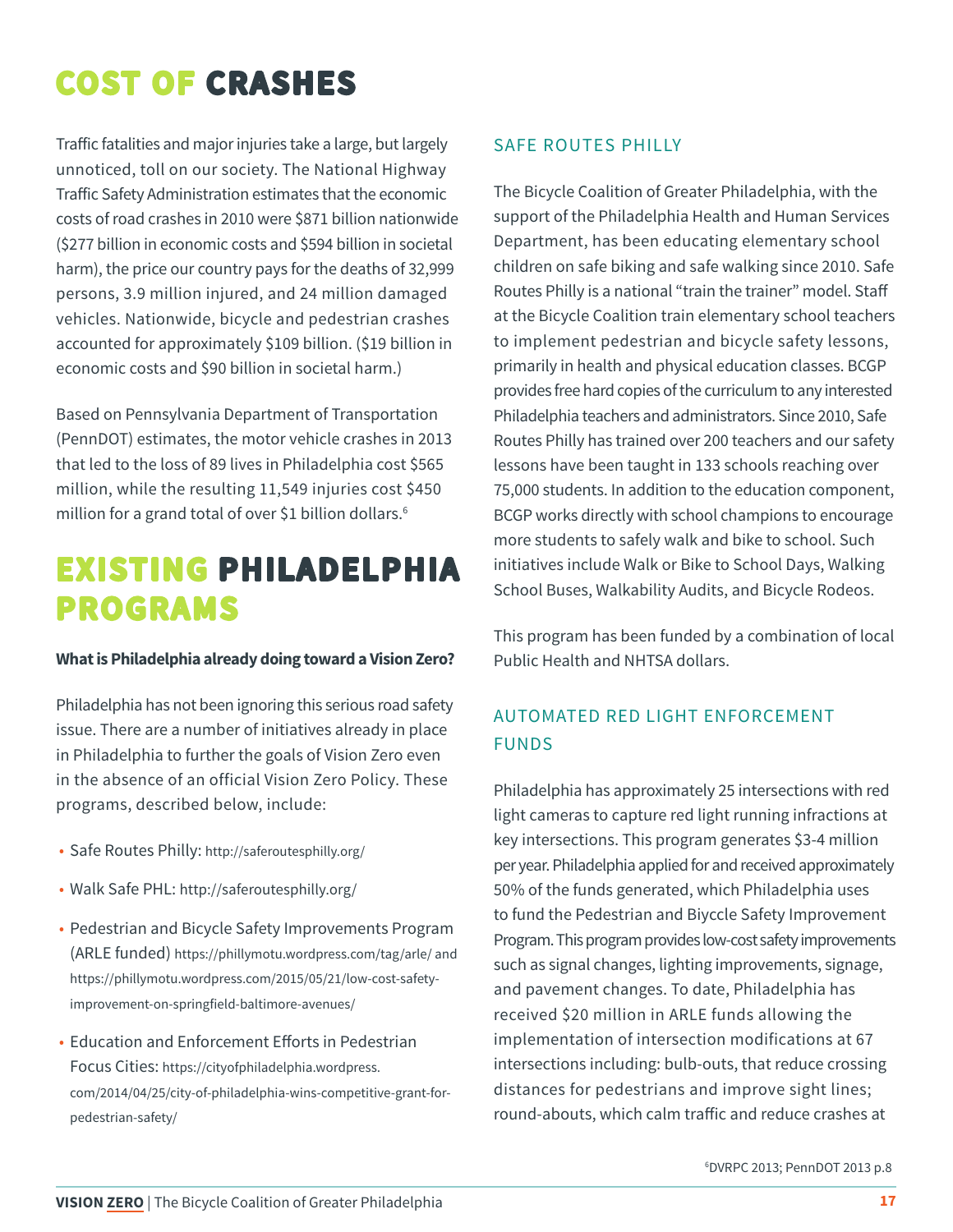# **EXISTING PHILADELPHIA PROGRAMS**

complex intersections; and speed cushions to help reduce speeding. Philadelphia spent \$7 million on traffic signal improvement work at 547 intersections citywide, which also benefits pedestrians. Seven intersections received curb extension to reduce pedestrian crossing distances. Traffic calming projects continue including roundabouts.

Low cost safety improvements at the intersection of Springfield and Baltimore Avenues in West Philadelphia dramatically improved safety for all users with traffic paint and flexible delineator posts. These low cost improvements replaced a high speed merge with a safer turn for automobiles, while reducing the pedestrian crossing distance from seventy feet to less than thirty-five feet.

In addition, the Streets Department has used \$1.5 millon in ARLE funds to enhance conflict zones at 34 intersections along 7 miles of bike lanes with green paint and other low cost improvements.

#### EDUCATION AND ENFORCEMENT EFFORTS IN PEDESTRIAN FOCUS CITIES

Philadelphia was one of three cities to receive NHTSA funding for pedestrian safety programs, along with Louisville, Kentucky and New York City. Philadelphia received \$525,000 from NHTSA and an additional \$150,000 from the State of Pennsylvania for education and enforcement. The two-year grant, awarded in 2014 is provide providing for extra police patrols, education on pedestrian safety for both police and citizens. Philadelphia revamped its 'Its Road Safety, Not Rocket Science' public service campaign with humorous posters on public transit and created a You Tube video designed to go viral. (View at: https://www.youtube.com/ watch?v=GgDBDkN\_5ew)

The city is targeting their education and enforcement efforts on three zones with high pedestrian crash levels: Broad Street from Race to Lehigh, Market Street from 8th to 22nd, and Olney Transportation Center with a goal of reducing crashes by 50% in two years.

A portion of the grant will provide funding for Safe Routes Philly to support education programs. BCGP is committed to

- have 25 schools teach Safe Routes Philly Pedestrian Safety Curriculum to students in grades K - 3.
- Promote Walk to School Days and make resources available to schools in the target zones.
- Develope a new tool for older students encouraging them to use critical thinkng to address traffic safety and behavior. Middle and high school students will engage in a crime scene-like investigation of targeted high crash intersections. Students will perform an analysis to determine interventions to improve safety.
- Three schools will receive support to engage in walkability audits. A **walkability audit** is method for evaluating current conditions and improving walkability. Students, staff, and city engineers work together to assess the walkability of the streets surrounding the school. The engineers oversee the process whereby students, parents and staff walk the adjacent streets and provide input on potential safety hazards. The engineering firm then creates a walkability plan to improve the safety of the walking environment around neighborhood schools. Recommendations may include items such as improving signal timing for adequate crossing times, repairing damaged sidewalk, providing curb bumpouts to reduce crossing distances, and implementing traffic calming measures to curb speeding traffic.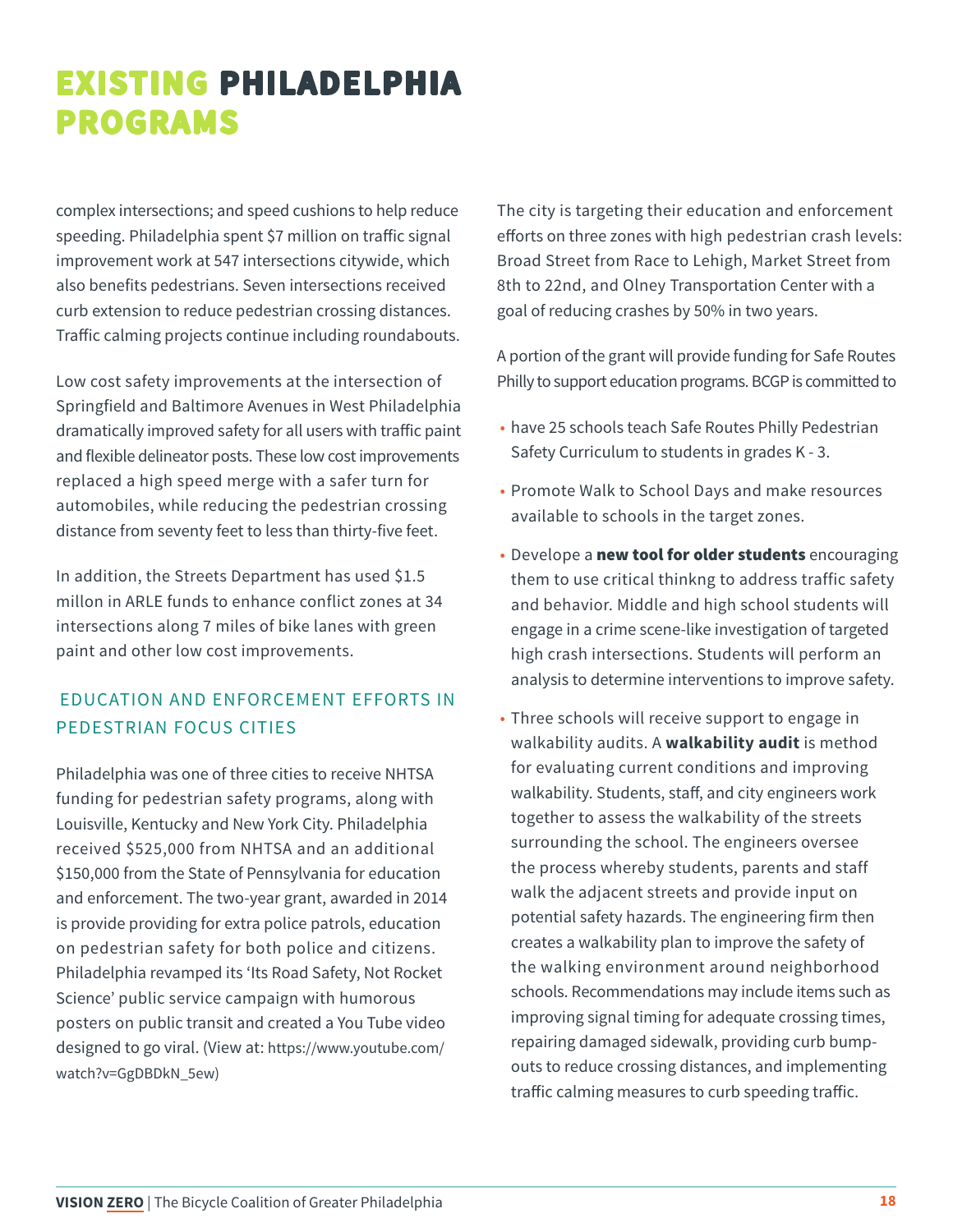# **EXISTING PHILADELPHIA PROGRAMS**

#### BIKING AND WALKING TRAVEL DATA

Philadelphia is ahead of the curve on pedestrian and bicycle travel data collection. When US Transportation Secretary Foxx called for mayors to collect more data, the Delaware Regional Planning Commission (DVRPC), recognizing the high levels of bicycle and pedestrian traffic in Philadelphia, had already been collecting this bicycle and pedestrian traffic data since 2010.

DVRPC traffic counts help city officials and advocates understand the ways in which Philadelphians are using our streets. This data is crucial to decision makers for determining priorities when building and maintaining the street grid. The bicycle and pedestrian counts generated by DVRPC supplement the Census Bureau travel data, that provides only "journey to work" or commuting data which may be as little as 20% of all trips. Because the DVRPC counters operate 24/7, they provide a much broader picture of how Philadelphians travel around the city.

#### COMPLETE STREETS

Philadelphia adopted a Complete Streets Bill in 2009 that called for enhancing the city's public rights of way for all users. This holistic approach to street design requires that all development that impacts the right of way complete a Complete Streets checklist. Checklists are reviewed by both the Streets Department and the City Planning Department to ensure that the development accommodates the safety and convenience of all users of Philadelphia public rights of way.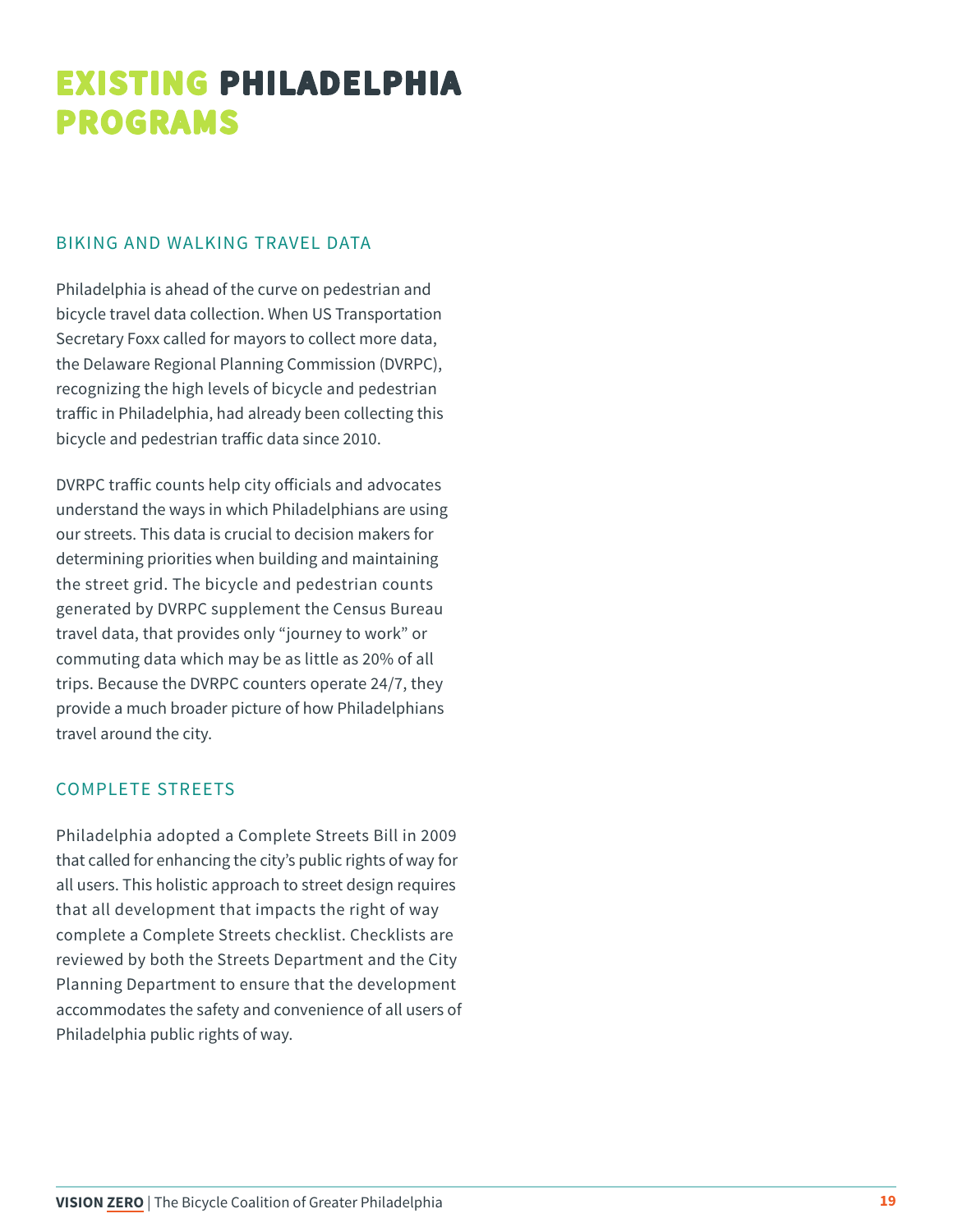# **PEER U.S. CITIES**

#### HOW DOES PHILADELPHIA COMPARE TO PEER CITIES?

Philadelphia has the most traffic fatalities per 100,000 population among its peer cities. At 5.7 fatalities per 100,000 population, Philadelphia rate is 16% to 39% higher than its peer cities. (Figure 9)

#### NEW YORK

**Goal:** Eliminate all road deaths by 2024 **2013 Traffic Death Toll**: **294** 61 % Pedestrian **Rate:** 3.5 deaths/per 100,000 population **Plan**: Vision Zero Action Plan (2014) http://www.nyc.gov/html/visionzero/pdf/ nyc-vision-zero-action-plan.pdf

New York's efforts include road diets, pedestrian plazas, and separated bicycle infrastructure that have transformed the streets of Manhattan. NYC has low overall traffic fatalities per capita (Figure 9); however, pedestrian fatalities are high at 2.1 per 100,000 population. (Figure 10) Pedestrians comprised 61% of the 293 road fatalities in 2013 in New York City.

#### SAN FRANCISCO

**Goal:** Eliminate all road deaths by 2024 **2013 Traffic Death Toll: 33** 55% Pedestrian **2013 Death Rate: 3.9** deaths/100,000 population **Plan:** Vision Zero San Francisco, Two-Year Action Strategy (2015)

http://www.joomag.com/magazine/ vision-zero-san-francisco/0685197001423594455?short

Six percent of San Francisco's roads are responsible for 60% of pedestrian fatalities and pedestrians comprise 55% of all traffic fatalities. San Francisco employs a data driven approach to Vision Zero to achieve advances in five categories: engineering, education, enforcement, evaluation and policy. San Francisco has created a City Vision Zero Task Force and uses a broad based multi-agency approach that includes opportunities for public input.

#### SEATTLE

**Goal:** Zero deaths by 2030 **2013 Traffic Death Toll: 30** 37% Pedestrian **2013 Death Rate: 4.6** deaths/100,000 population **Plan:** Vision Zero: Seattle's Plan to End Traffic Deather and Serious Injuries by 2030 (2015)

http://www.seattle.gov/Documents/Departments/ beSuperSafe/visionzeroplan.pdf

Seattle is a recognized as a safe city yet, in 2013, thirty people were killed in road crashes, 37% were pedestrians. Even this relatively low fatality rate is unacceptable. Seattle will use street designs that emphasize safety, predictability and the potential for human error coupled with targeted education and data-driven enforcement.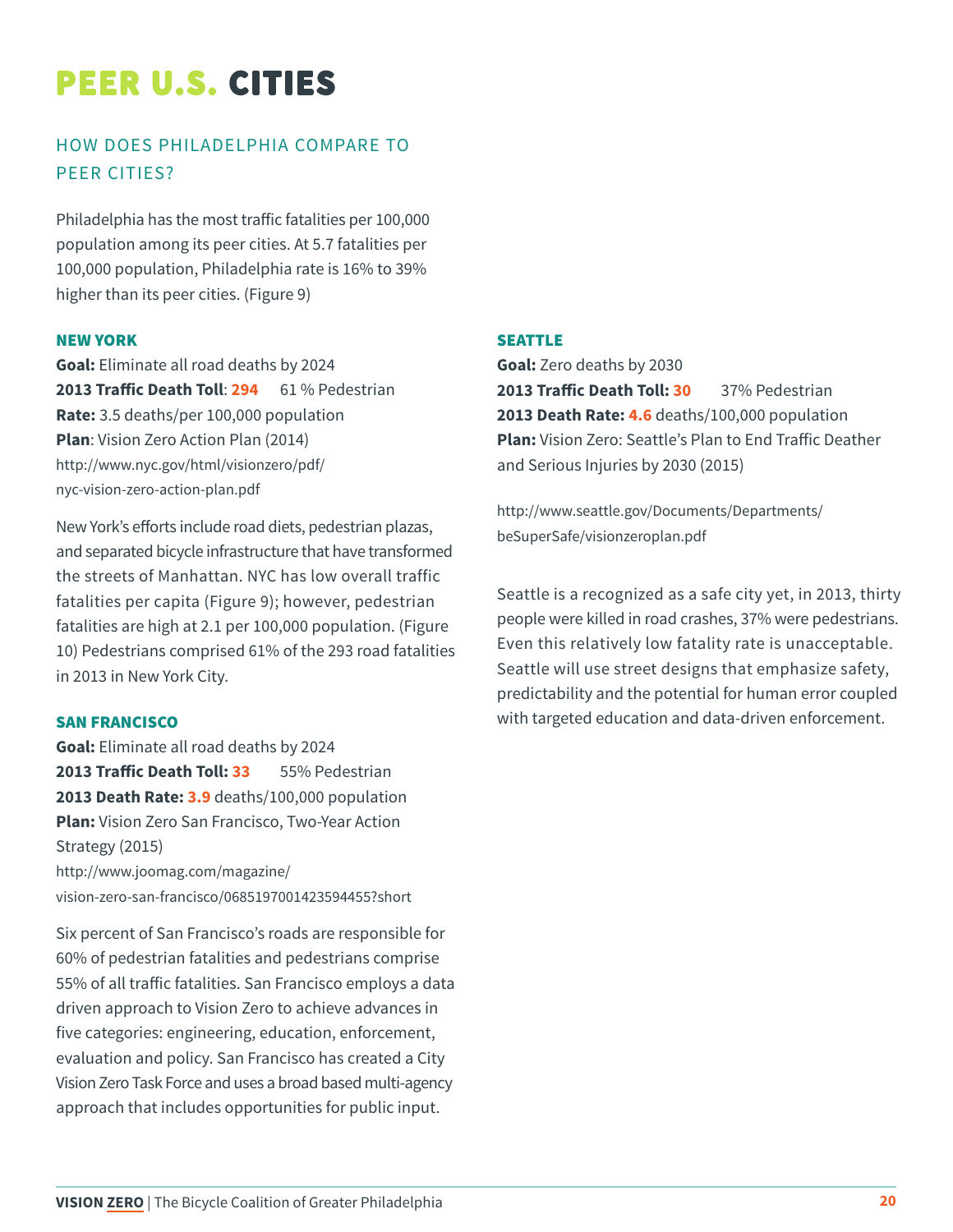# **PEER U.S. CITIES**

#### HOW DOES PHILADELPHIA COMPARE TO PEER CITIES?

#### **CHICAGO**

**Goal:** Eliminate all road deaths by 2024 **2013 Traffic Death Toll: 131** 21% Pedestrian **2013 Death Rate**: **4.8** deaths/100,000 population **Plan:** Chicago Forward, Department of Transportation Action Agenda (2014) http://www.cityofchicago.org/dam/city/depts/cdot/Admin/ ChicagoForwardCDOTActionAgenda.pdf

Chicago sees Vision Zero as key to maintaining a vibrant city that is globally competitive and economically viable. Chicago's action plan calls for planning, evaluation and budget programming as the foundation for improving safety. Innovative design, education and enforcement are the three key components for achieving their vision.

#### PHILADELPHIA

**Goal:** None yet **2013 Traffic Death Toll: 89** 40% Pedestrian **2013 Death Rate: 5.7** deaths/100,000 population

Philadelphia has not yet adopted a Vision Zero policy. Many valiant individual efforts are underway within various city and private entities, but this is not enough. The City of Philadelphia should create a Task Force to design a cohesive, multi-agency Vision Zero policy to address traffic fatalities. Using site-specific solutions at know dangerous locations and a multi-pronged approach incorporating design, education and enforcement, Philadelphia can begin to eliminate the tragedy of traffic deaths in our neighborhoods.

#### Peer City Comparison of All 2013 Traffic Fatalities (Deaths per 100,000 Population) *Figure 9*



Source: NHTSA

**Fatalities (Deaths per 100,000 Population)** *<i>Figure 10* Peer City Comparison of All 2013 Pedestrian Traffic



Source: NHTSA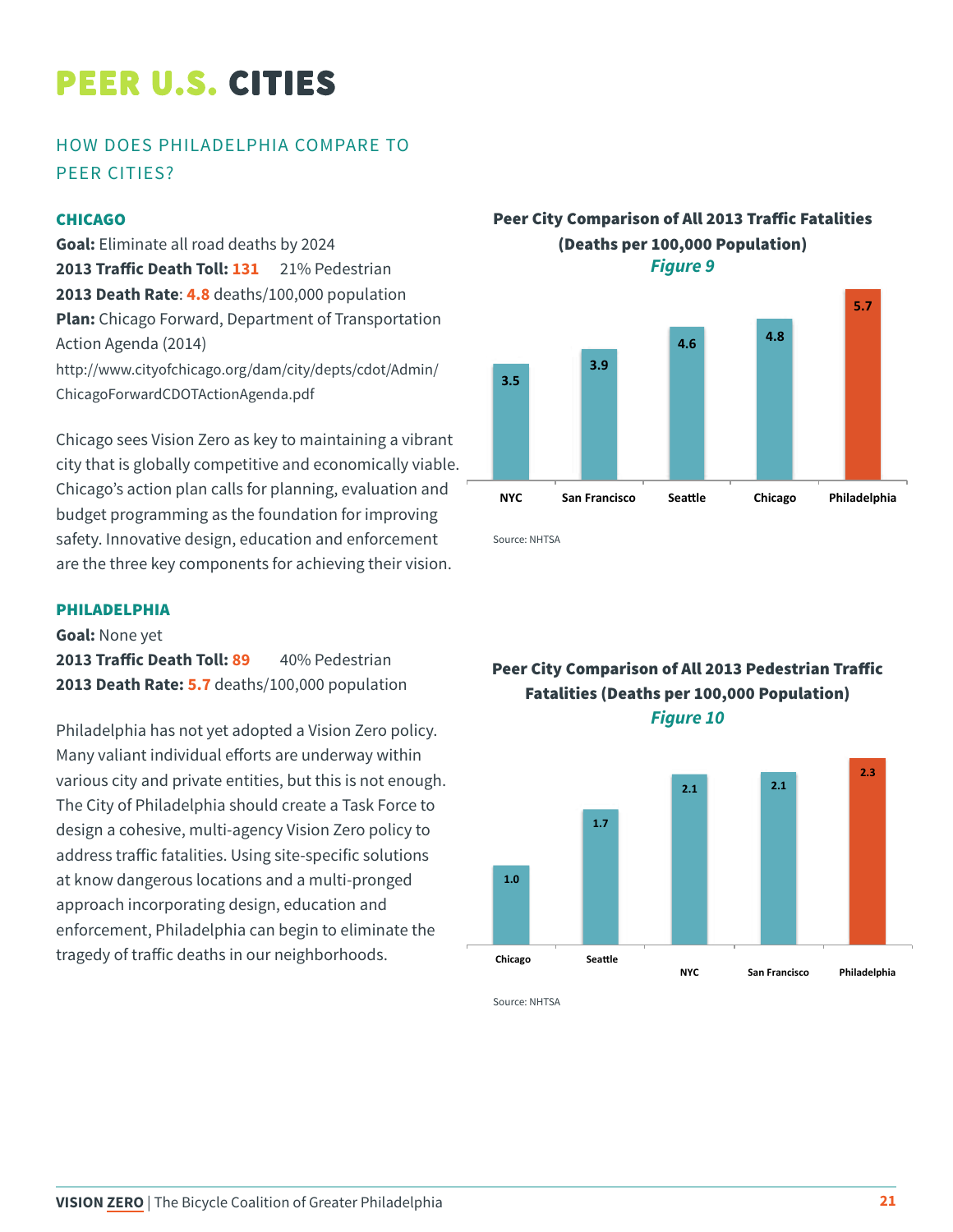# **RECOMMENDED STRATEGIES**

#### POLICY

#### **Adopt a comprehensive Vision Zero Policy**

Empower a multi-departmental task force to develop a Zero Vision Policy to address road fatalities across Philadelphia with the stated goal of decreasing road deaths and severe injuries by 50% by 2020. The policy should include specific cross-departmental strategies to achieve that goal.

#### PARTNERSHIP

#### **Engage multiple departments and organizations to realize this vision**

Engage all departments that can influence the safety of our streets: Philadelphia Police Department, Department of Public Health, Streets Department, etc.

#### **Partner with PennDOT to address state controlled high crash streets**

A percentage of the deaths on streets within Philadelphia occur on streets controlled by PennDOT. Partner with PennDOT to address safety measures to reduce these deaths.

#### **Develop a strategy to engage City Council and District civic leaders to address most dangerous streets**

Provide City Council members with timely information on the safety of streets in their district. The current unacceptably high levels of road fatalities have affected most Philadelphians. Hold meetings in each district to encourage public input.

#### **Meet with stakeholders**

Publish a list of streets that will be repaved each year and hold public meetings in each Council District to allow for public comment on proposed paving and striping plans. Use these meetings as an opportunity to further educate the public on the goals and strategies employed to achieve Vision Zero.

#### **Provide data**

Make crash data immediately available to the public similar to the city's "murder map" to provide Philadelphians with information regarding crash hot spots. This is also an opportunity for public input to improve the safety of high crash areas.

#### **Public engagement**

Provide paving programs to Registered Community Organizations and make publicly available on the website. Create venues for public comment.

#### EDUCATION

#### **Cultural shift**

Foster a cultural shift that does not accept the 100 road deaths as inevitable or acceptable. Increase awareness among both decision makers and citizens of the needless harm road fatalities and injuries cause. Policy makers and citizens must approach the issue of traffic safety from an ethical, humanist perspective, valuing human life over all other considerations.

#### **Public education campaign**

Create public service campaigns to raise awareness of the toll of traffic deaths and the causes and prevention measures. Make speeding and aggressive driving socially unacceptable the way Mothers Against Drunk Driving changed the social acceptability of drunk driving.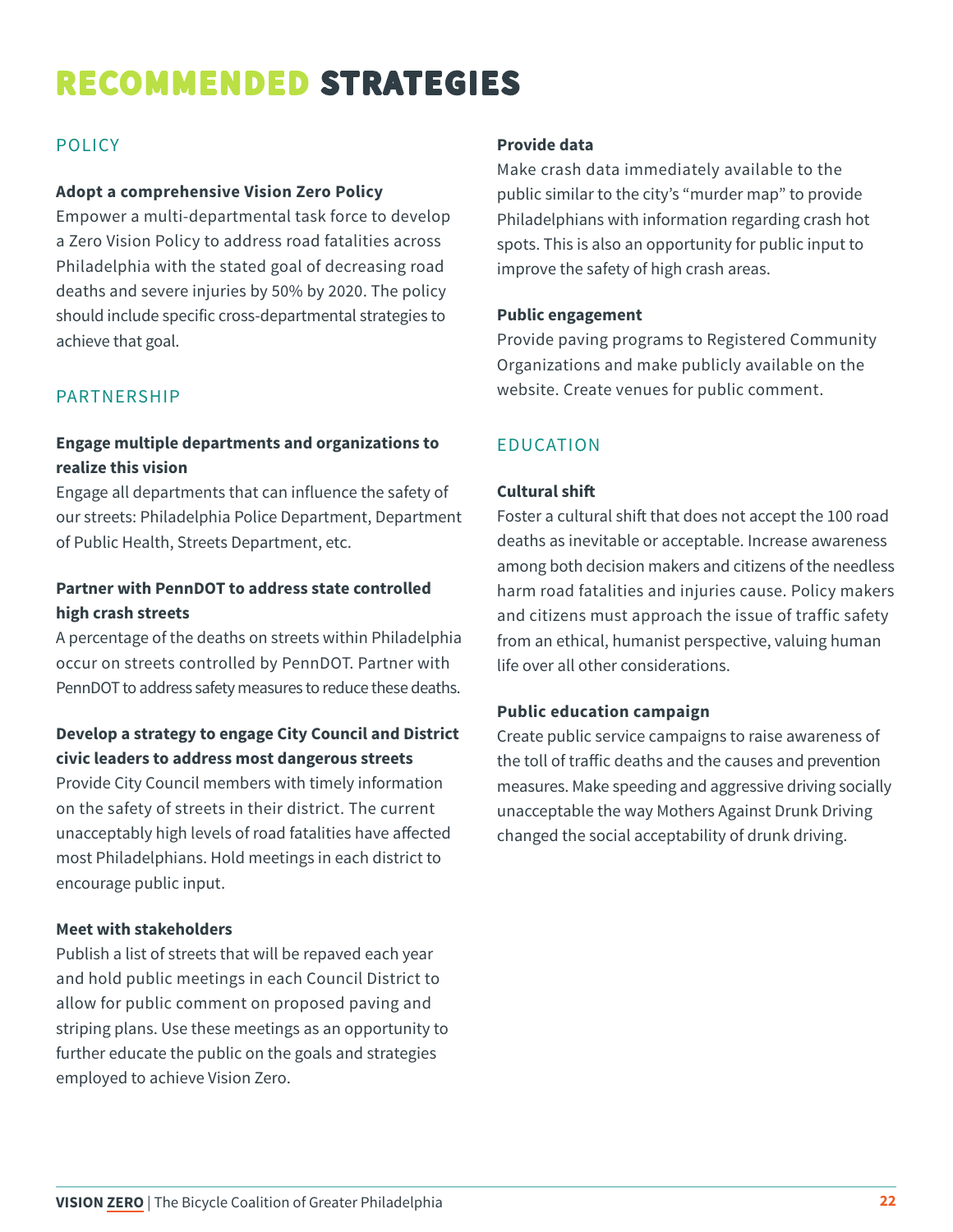# **RECOMMENDED STRATEGIES**

#### DESIGN

#### **Make Safety the Primary Design Principle**

Create a policy of designing streets with safety of all users as the primary goal rather than speed or convenience of automobiles, incorporating Complete Streets design principles to level the playing field among users.

#### **Incorporate Vision Zero Policy into the design of all streets during the paving cycle.**

When paving streets within Philadelphia make safety the top priority in road design. Paving offers an ideal opportunity to implement low cost changes to increase road safety.

#### **Eliminate Speeding**

Work with the State Legislature to allow the Philadelphia Police Department to use radar and to allow safety (speed) cameras on Philadelphia streets. These cameras operate much like red light cameras, allowing our Police Department to increase enforcement through automation, without increasing staffing needs.

#### FUNDING

#### **Develop a funding stream to achieve goals**

Potential sources include:

- Car registration: Act 89 allows a \$5 local fee
- TIGER Grants: NYC received \$25 million in TIGER grant money
- National Highway Traffic Safety Administration Grants
- Highway Safety Improvement Program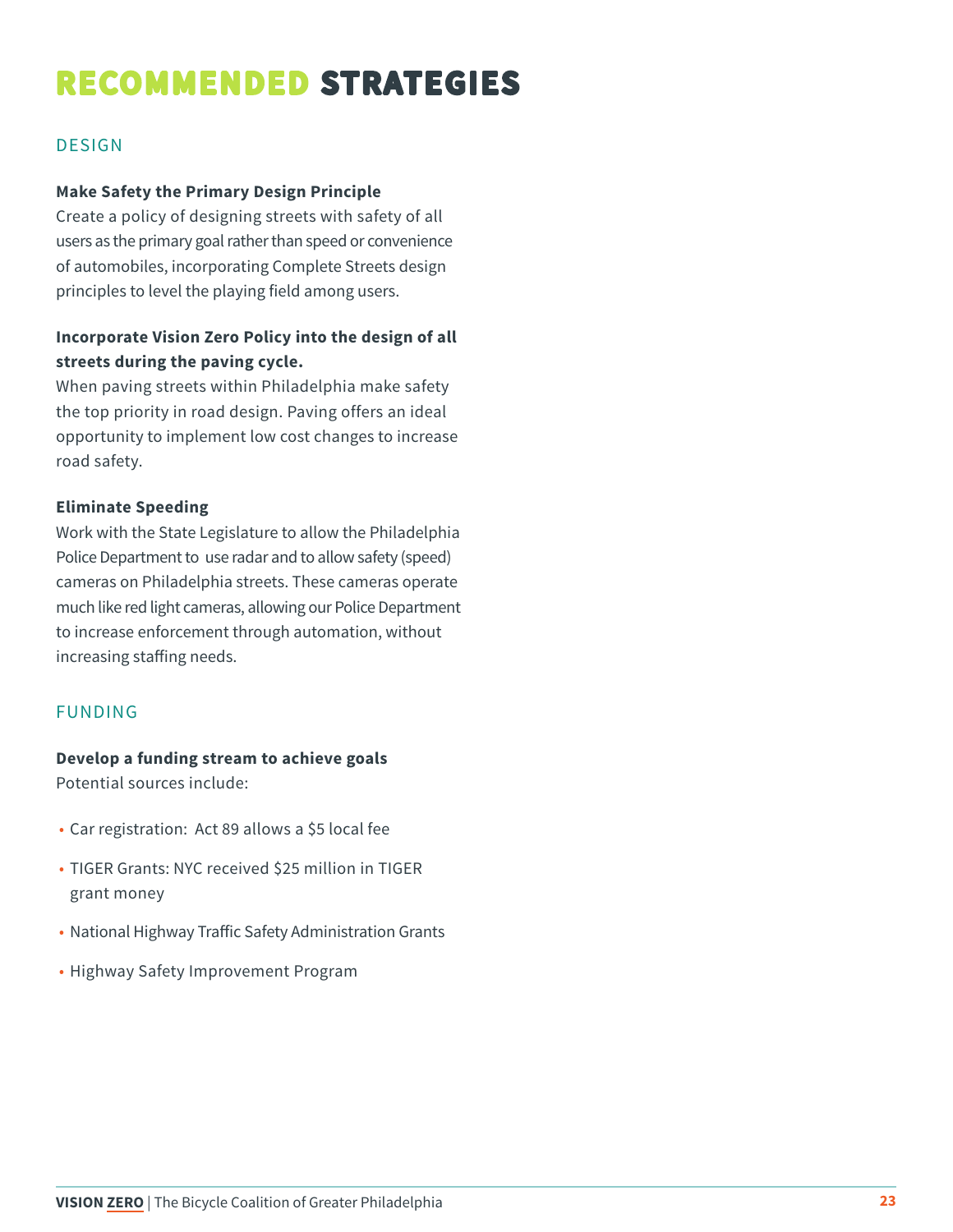# **REDUCING CRASHES: A VISION ZERO TOOLBOX**

#### TRAFFIC CALMING

One key factor in surviving a road crash is the speed of the collision. The chances of a 20 mph crash resulting in fatality is only 5%, while the chance of a 30 mph crash resulting in a fatality is 40%. Chances of survival continue to drop as speed increases. Thus, curbing speed is a key factor in protecting vulnerable users such as pedestrians and bicyclists.

**Road design** plays a large role in road safety Philadelphia's urban and neighborhood streets should not be designed to comfortably drive faster than 25 mph. Traffic calming measures reduce the incidence of speeding traffic through creating an environment that induces slower speeds and makes drivers more aware of other road users.

*Speed humps:* Modern speed tables are a disincentive to speeding traffic that does not interfere with emergency vehicles.

*Roundabouts:* At some complex intersections roundabouts can reduce traffic crashes by slowing entry speeds, eliminating stop sign or red light running, and creating safer pedestrian crossings.

*Bike Lanes:* Installation of bike lanes on Spruce and Pine Streets correlated with a decrease in top speeding traffic, with no significant reduction in average speed. The general calming of traffic due to this intervention led to a 26% reduction in major auto crashes in the three year period following implementation versus the three year period prior to implementation.

*Road diets:* By eliminating excess road capacity, road diets can reduce speeding and heighten awareness of vulnerable road users.

*Bulb-outs:* Bulb outs are extensions of the sidewalk into the parking lane. Pedestrian safety is enhanced through reduced crossing distances and increased visibility of cross traffic.

*Pedestrian refuge islands:* On roads with large crossing widths, providing a pedestrian refuge midway can provide a safe stopping point for those pedestrians unable to cross the entire street in one green phase.

*Signal timing and countdown signals:* Enhancing signal timing to accommodate pedestrians and providing appropriate countdowns allows pedestrians to safely cross during the green light phase. At heavy pedestrian intersections a leading pedestrian green allows pedestrians to cross prior to right-turning traffic.

**Enforcement** Some bad road behavior is encouraged by a lack of enforcement. If speeding is not recognized as a potential life threatening hazard, enforcement will remain low and scofflaws will continue past behavior due to a feeling of impunity.

*Automated Speed Enforcement:* What automated red light cameras have done for red light running, automated speed enforcement can do for speeding. Allowing Philadelphia police officers to employ radar would also facilitate speed enforcement. Both speed cameras and radar speed enforcement by municipal police officers require a change in legislation at the state level. Given the many duties our law enforcement officers are called upon to perform and the hazards of speeding, automated speed enforcement is a low cost investment in safety.

*Automated Red Light Cameras Enforcement (ARLE):* As mentioned above, ARLE provides two important safety enhancements. It reduces red light running and it provides a funding stream for low cost road safety infrastructure.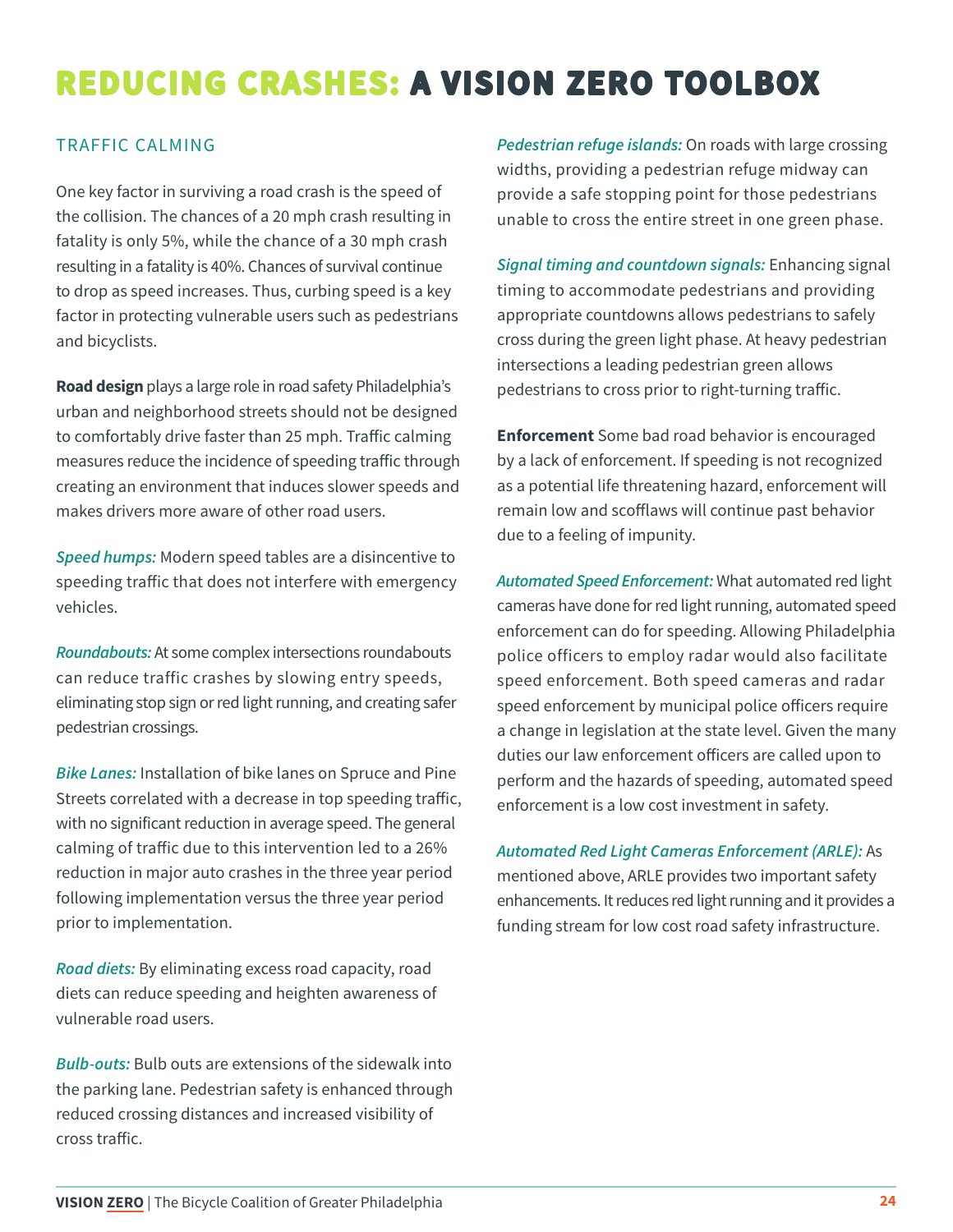# CON CLUSION

**Vision Zero is, above all, a comprehensive approach to road safety that requires building consensus among a wide variety of stakeholders, including: drivers, bicyclists, pedestrians, public transit, Philadelphia Parking Authority taxi and limo drivers, Philadelphia Police Department, Philadelphia Public Health Department, the business community, policy makers, city council, the mayor, residents and commuters.** 

**Although Philadelphia has a number of excellent safety initiatives, Philadelphia cannot rest on its laurels. The road safety programs already in place are not a substitute for a cohesive Vision Zero Policy. Philadelphia needs an official Vision Zero Policy that engages all stakeholders to accomplish the goal of reducing road fatalities and injuries by 50% by 2020. The Vision Zero policy must spell out specific commitments from each city agency, governmental body and the public and provide strategies for accomplishing its goal.**

**Pubic engagement, education and outreach are critical to ensure the success of the Vision Zero policy. An informed public can help city agencies achieve their goals. Vision Zero requires a change in attitude from residents from an acceptance of nearly 100 deaths per year to a commitment to not allow other priorities to overshadow the safety of our streets.** 

**Responsibility for developing the Vision Zero Policy must fall to a high-level task force within city government that includes all agencies that impact street safety. This task force must be endowed with the authority and the funding to achieve their mission.**

**Support of the principles of a Vision Zero policy are implicitly embraced by a number of city and private agencies as enumerated above: SRP, ARLE, etc. This report calls for an official Vision Zero Policy that will provide a cohesive set of principles to guide decision making across departments to increase safety and eliminate the tragedy of road fatalities and serious injuries in Philadelphia.**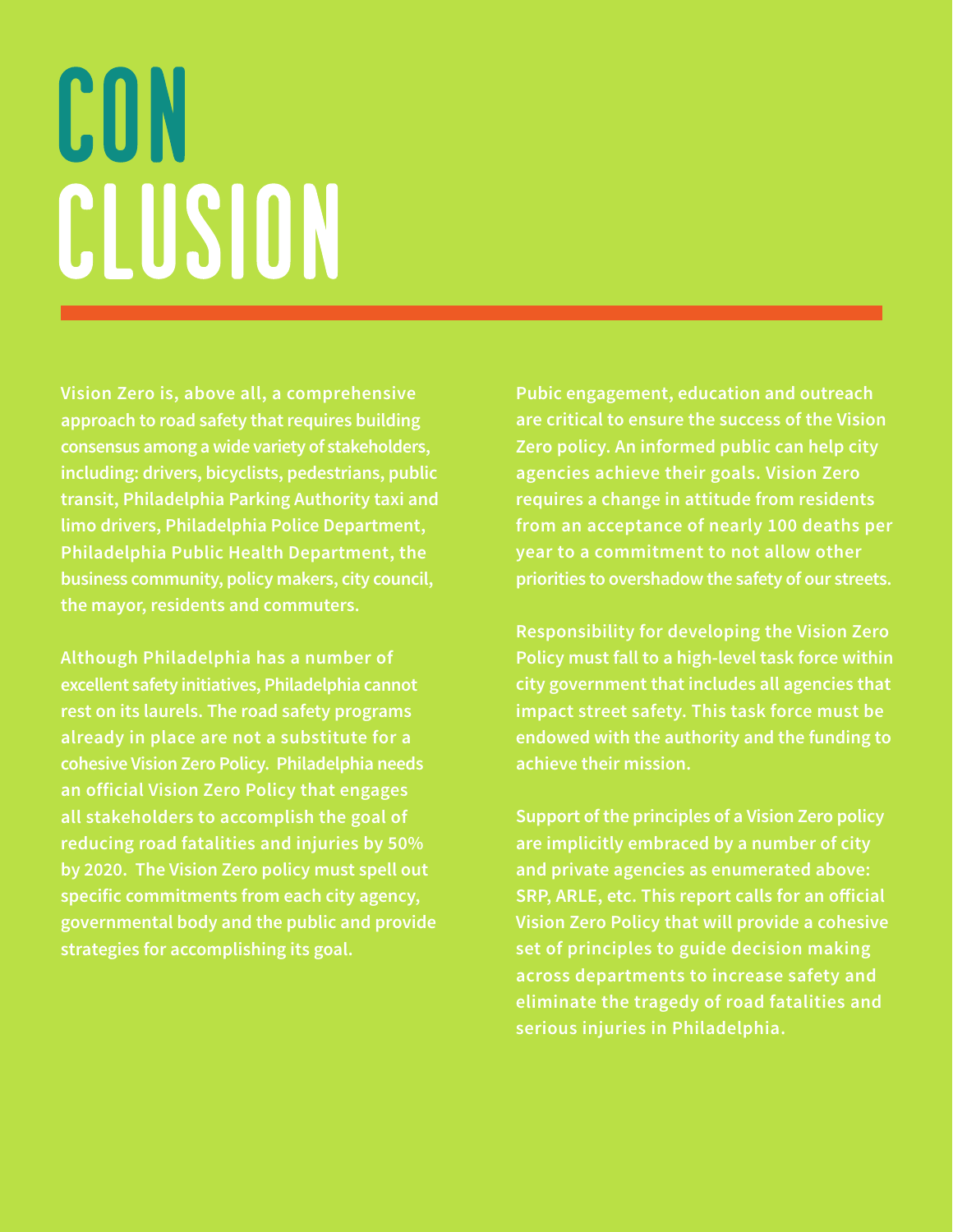## **VISION ZERO**

#### **SOURCES**

**US DOT, NHTSA,** Traffic Safety Facts 2012 Data, p. 9 Table 8

#### ABBREVIATIONS

| <b>ARLE:</b>    | Automated Red Light Enforcement                  |
|-----------------|--------------------------------------------------|
| <b>BCGP:</b>    | <b>Bicycle Coalition of Greater Philadelphia</b> |
| <b>DVRPC:</b>   | Delaware Valley Regional Planning Commission     |
| <b>FARS:</b>    | <b>Fatality Analysis Reporting System</b>        |
| <b>MOTU:</b>    | Mayor's Office of Transportation and Utilities   |
| <b>NHTSA:</b>   | National Highway Traffic Safety Administration   |
| <b>PPA:</b>     | Philadelphia Parking Authority                   |
| <b>PennDOT:</b> | Pennsylvania Department of Transportation        |
| RCO:            | Registered Community Organization                |
| SRP:            | Safe Routes Philly                               |

#### VISION ZERO PLANS

#### **CHICAGO**

*Chicago Forward*, Department of Transportation Action Agenda, 2014 http://www.cityofchicago.org/dam/city/depts/ cdot/Admin/ChicagoForwardCDOTActionAgenda.pdf

#### **NEW YORK**

*Vision Zero Action Plan 2014*, http://www.nyc.gov/html/visionzero/pdf/nyc-vision-zero-action-plan.pdf

#### **SAN FRANCISCO**

*Vision Zero San Francisco, Tow-Year Action Strategy, 2015*, http://www.joomag.com/magazine/vision-zero-san-francisco/0685197001423594455?short

#### **SEATTLE**

Vision Zero: Seattle's Plan to End Traffic Deather and Serious Injuries by 2030, http://www.seattle.gov/Documents/Departments/beSuperSafe/visionzeroplan.pdf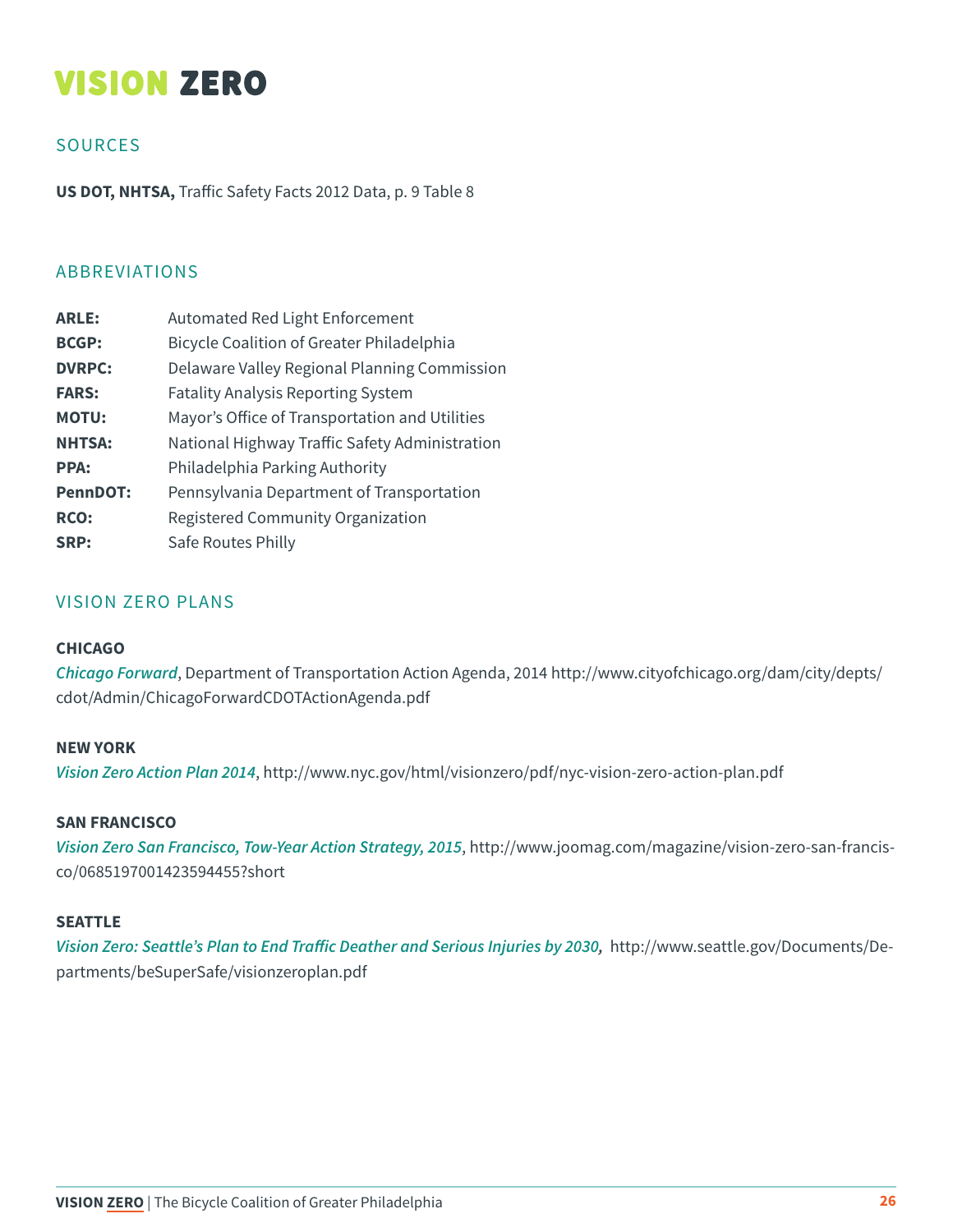## **APPENDIX A**

#### TOP 52 CRASH SITES CITYWIDE 2009-2013

| $\mathbf{1}$<br>N 05TH ST & W OLNEY AVE<br>19<br>$\overline{2}$<br>N BROAD ST & RACE ST<br>17<br>3<br>16<br><b>COTTMAN AVE &amp; E ROOSEVELT BLVD</b><br>$\overline{4}$<br>N BROAD ST & W GIRARD AVE<br>16<br>5<br>N BROAD ST & W LEHIGH AVE<br>16<br>$6\phantom{1}$<br>N BROAD ST & W OLNEY AVE<br>16<br>$\overline{7}$<br>MARKET ST & N 40TH ST & S 40TH ST<br>15<br>$\,8\,$<br>MARKET ST & N 11TH ST & S 11TH ST<br>14<br>$\overline{9}$<br><b>CECIL B MOORE AVE &amp; N BROAD ST</b><br>13<br>10<br><b>COBBS CREEK PKWY &amp; MARKET ST &amp; N 63RD ST</b><br>13<br>13<br>11<br>MARKET ST & N 12TH ST & S 12TH ST<br>12<br>W CHELTEN AVE & WAYNE AVE<br>13<br>13<br>12<br>ARCH ST & N BROAD ST<br>14<br><b>BRIDGE ST &amp; TORRESDALE AVE</b><br>12<br>12<br>15<br><b>BUSTLETON AVE &amp; COTTMAN AVE</b><br>12<br>16<br>COTTMAN AVE & FRANKFORD AVE & RYAN AVE<br>12<br>17<br>N AMERICAN ST & W LEHIGH AVE<br>18<br>N BROAD ST & OLD YORK RD & W CHEW AVE<br>12<br>12<br>19<br>S BROAD ST & SNYDER AVE<br>20<br>E CHELTEN AVE & GERMANTOWN AVE & W CHELTEN AVE<br>11<br>21<br>$11\,$<br><b>FRANKFORD AVE</b><br>22<br><b>HENRY AVE &amp; W SCHOOL HOUSE LN</b><br>11<br>23<br>11<br><b>MARKET ST &amp; N 08TH ST</b><br>24<br><b>COTTMAN AVE &amp; GLENDALE AVE</b><br>10<br>25<br>D ST & E SOMERSET ST & KENSINGTON AVE<br>10<br>26<br>E ALLEGHENY AVE & H ST & KENSINGTON AVE<br>10<br>10<br>27<br>E ROOSEVELT BLVD & RHAWN ST<br>28<br><b>FRANKFORD AVE &amp; RHAWN ST</b><br>10<br>29<br>JEFFERSON ST & N 52ND ST<br>10<br>30<br>JOHN F KENNEDY BLVD & N 16TH ST<br>10<br>31<br>MARKET ST & N 09TH ST & S 09TH ST<br>10<br>32<br>MARKET ST & N 10TH ST & S 10TH ST<br>10<br>33<br>10<br>MARKET ST & N 19TH ST & S 19TH ST<br>34<br>N 05TH ST & W GODFREY AVE<br>10<br>35<br>10<br>N BROAD ST & W SUSQUEHANNA AVE<br>36<br>N BROAD ST & W WYOMING AVE<br>10<br>37<br><b>RITNER ST &amp; S BROAD ST</b><br>10<br>$\mathsf 9$<br>38<br>ADAMS AVE & RISING SUN AVE<br>9<br>39<br><b>BAYNTON ST &amp; E CHELTEN AVE</b><br>$\mathsf 9$<br>40<br>C ST & E ROOSEVELT BLVD<br>9<br>41<br><b>CHESTNUT ST &amp; S 15TH ST</b><br>42<br><b>CHESTNUT ST &amp; S 17TH ST</b><br>$\overline{9}$<br>9<br>43<br><b>CHEW AVE &amp; E WASHINGTON LN</b><br>9<br>44<br>COBBS CREEK PKWY & ISLAND AVE & WOODLAND AVE<br>9<br>45<br><b>COTTMAN AVE &amp; TORRESDALE AVE</b><br>9<br>46<br>E ALLEGHENY AVE & FRANKFORD AVE<br>9<br>47<br>E ROOSEVELT BLVD & E ROOSEVELT BLVD & E ROOSEVELT BLVD<br>48<br>$\overline{9}$<br>FILBERT ST & N 09TH ST<br>9<br>49<br><b>LOCUST ST &amp; S BROAD ST</b><br>$\overline{9}$<br>50<br>N 22ND ST & W ALLEGHENY AVE<br>9<br>51<br>N BROAD ST & W ROCKLAND ST<br>52<br>9<br>S 58TH ST & WOODLAND AVE | <b>Ranking</b> | <b>Closest Intersection</b> | <b>Number of crashes closest to Intersection</b> |
|------------------------------------------------------------------------------------------------------------------------------------------------------------------------------------------------------------------------------------------------------------------------------------------------------------------------------------------------------------------------------------------------------------------------------------------------------------------------------------------------------------------------------------------------------------------------------------------------------------------------------------------------------------------------------------------------------------------------------------------------------------------------------------------------------------------------------------------------------------------------------------------------------------------------------------------------------------------------------------------------------------------------------------------------------------------------------------------------------------------------------------------------------------------------------------------------------------------------------------------------------------------------------------------------------------------------------------------------------------------------------------------------------------------------------------------------------------------------------------------------------------------------------------------------------------------------------------------------------------------------------------------------------------------------------------------------------------------------------------------------------------------------------------------------------------------------------------------------------------------------------------------------------------------------------------------------------------------------------------------------------------------------------------------------------------------------------------------------------------------------------------------------------------------------------------------------------------------------------------------------------------------------------------------------------------------------------------------------------------------------------------------------------------------------------------------------------------------------------------------------------------------------------------------------------------------------------------------------------------------------------------------------------------------------------------------------------------------------------|----------------|-----------------------------|--------------------------------------------------|
|                                                                                                                                                                                                                                                                                                                                                                                                                                                                                                                                                                                                                                                                                                                                                                                                                                                                                                                                                                                                                                                                                                                                                                                                                                                                                                                                                                                                                                                                                                                                                                                                                                                                                                                                                                                                                                                                                                                                                                                                                                                                                                                                                                                                                                                                                                                                                                                                                                                                                                                                                                                                                                                                                                                              |                |                             |                                                  |
|                                                                                                                                                                                                                                                                                                                                                                                                                                                                                                                                                                                                                                                                                                                                                                                                                                                                                                                                                                                                                                                                                                                                                                                                                                                                                                                                                                                                                                                                                                                                                                                                                                                                                                                                                                                                                                                                                                                                                                                                                                                                                                                                                                                                                                                                                                                                                                                                                                                                                                                                                                                                                                                                                                                              |                |                             |                                                  |
|                                                                                                                                                                                                                                                                                                                                                                                                                                                                                                                                                                                                                                                                                                                                                                                                                                                                                                                                                                                                                                                                                                                                                                                                                                                                                                                                                                                                                                                                                                                                                                                                                                                                                                                                                                                                                                                                                                                                                                                                                                                                                                                                                                                                                                                                                                                                                                                                                                                                                                                                                                                                                                                                                                                              |                |                             |                                                  |
|                                                                                                                                                                                                                                                                                                                                                                                                                                                                                                                                                                                                                                                                                                                                                                                                                                                                                                                                                                                                                                                                                                                                                                                                                                                                                                                                                                                                                                                                                                                                                                                                                                                                                                                                                                                                                                                                                                                                                                                                                                                                                                                                                                                                                                                                                                                                                                                                                                                                                                                                                                                                                                                                                                                              |                |                             |                                                  |
|                                                                                                                                                                                                                                                                                                                                                                                                                                                                                                                                                                                                                                                                                                                                                                                                                                                                                                                                                                                                                                                                                                                                                                                                                                                                                                                                                                                                                                                                                                                                                                                                                                                                                                                                                                                                                                                                                                                                                                                                                                                                                                                                                                                                                                                                                                                                                                                                                                                                                                                                                                                                                                                                                                                              |                |                             |                                                  |
|                                                                                                                                                                                                                                                                                                                                                                                                                                                                                                                                                                                                                                                                                                                                                                                                                                                                                                                                                                                                                                                                                                                                                                                                                                                                                                                                                                                                                                                                                                                                                                                                                                                                                                                                                                                                                                                                                                                                                                                                                                                                                                                                                                                                                                                                                                                                                                                                                                                                                                                                                                                                                                                                                                                              |                |                             |                                                  |
|                                                                                                                                                                                                                                                                                                                                                                                                                                                                                                                                                                                                                                                                                                                                                                                                                                                                                                                                                                                                                                                                                                                                                                                                                                                                                                                                                                                                                                                                                                                                                                                                                                                                                                                                                                                                                                                                                                                                                                                                                                                                                                                                                                                                                                                                                                                                                                                                                                                                                                                                                                                                                                                                                                                              |                |                             |                                                  |
|                                                                                                                                                                                                                                                                                                                                                                                                                                                                                                                                                                                                                                                                                                                                                                                                                                                                                                                                                                                                                                                                                                                                                                                                                                                                                                                                                                                                                                                                                                                                                                                                                                                                                                                                                                                                                                                                                                                                                                                                                                                                                                                                                                                                                                                                                                                                                                                                                                                                                                                                                                                                                                                                                                                              |                |                             |                                                  |
|                                                                                                                                                                                                                                                                                                                                                                                                                                                                                                                                                                                                                                                                                                                                                                                                                                                                                                                                                                                                                                                                                                                                                                                                                                                                                                                                                                                                                                                                                                                                                                                                                                                                                                                                                                                                                                                                                                                                                                                                                                                                                                                                                                                                                                                                                                                                                                                                                                                                                                                                                                                                                                                                                                                              |                |                             |                                                  |
|                                                                                                                                                                                                                                                                                                                                                                                                                                                                                                                                                                                                                                                                                                                                                                                                                                                                                                                                                                                                                                                                                                                                                                                                                                                                                                                                                                                                                                                                                                                                                                                                                                                                                                                                                                                                                                                                                                                                                                                                                                                                                                                                                                                                                                                                                                                                                                                                                                                                                                                                                                                                                                                                                                                              |                |                             |                                                  |
|                                                                                                                                                                                                                                                                                                                                                                                                                                                                                                                                                                                                                                                                                                                                                                                                                                                                                                                                                                                                                                                                                                                                                                                                                                                                                                                                                                                                                                                                                                                                                                                                                                                                                                                                                                                                                                                                                                                                                                                                                                                                                                                                                                                                                                                                                                                                                                                                                                                                                                                                                                                                                                                                                                                              |                |                             |                                                  |
|                                                                                                                                                                                                                                                                                                                                                                                                                                                                                                                                                                                                                                                                                                                                                                                                                                                                                                                                                                                                                                                                                                                                                                                                                                                                                                                                                                                                                                                                                                                                                                                                                                                                                                                                                                                                                                                                                                                                                                                                                                                                                                                                                                                                                                                                                                                                                                                                                                                                                                                                                                                                                                                                                                                              |                |                             |                                                  |
|                                                                                                                                                                                                                                                                                                                                                                                                                                                                                                                                                                                                                                                                                                                                                                                                                                                                                                                                                                                                                                                                                                                                                                                                                                                                                                                                                                                                                                                                                                                                                                                                                                                                                                                                                                                                                                                                                                                                                                                                                                                                                                                                                                                                                                                                                                                                                                                                                                                                                                                                                                                                                                                                                                                              |                |                             |                                                  |
|                                                                                                                                                                                                                                                                                                                                                                                                                                                                                                                                                                                                                                                                                                                                                                                                                                                                                                                                                                                                                                                                                                                                                                                                                                                                                                                                                                                                                                                                                                                                                                                                                                                                                                                                                                                                                                                                                                                                                                                                                                                                                                                                                                                                                                                                                                                                                                                                                                                                                                                                                                                                                                                                                                                              |                |                             |                                                  |
|                                                                                                                                                                                                                                                                                                                                                                                                                                                                                                                                                                                                                                                                                                                                                                                                                                                                                                                                                                                                                                                                                                                                                                                                                                                                                                                                                                                                                                                                                                                                                                                                                                                                                                                                                                                                                                                                                                                                                                                                                                                                                                                                                                                                                                                                                                                                                                                                                                                                                                                                                                                                                                                                                                                              |                |                             |                                                  |
|                                                                                                                                                                                                                                                                                                                                                                                                                                                                                                                                                                                                                                                                                                                                                                                                                                                                                                                                                                                                                                                                                                                                                                                                                                                                                                                                                                                                                                                                                                                                                                                                                                                                                                                                                                                                                                                                                                                                                                                                                                                                                                                                                                                                                                                                                                                                                                                                                                                                                                                                                                                                                                                                                                                              |                |                             |                                                  |
|                                                                                                                                                                                                                                                                                                                                                                                                                                                                                                                                                                                                                                                                                                                                                                                                                                                                                                                                                                                                                                                                                                                                                                                                                                                                                                                                                                                                                                                                                                                                                                                                                                                                                                                                                                                                                                                                                                                                                                                                                                                                                                                                                                                                                                                                                                                                                                                                                                                                                                                                                                                                                                                                                                                              |                |                             |                                                  |
|                                                                                                                                                                                                                                                                                                                                                                                                                                                                                                                                                                                                                                                                                                                                                                                                                                                                                                                                                                                                                                                                                                                                                                                                                                                                                                                                                                                                                                                                                                                                                                                                                                                                                                                                                                                                                                                                                                                                                                                                                                                                                                                                                                                                                                                                                                                                                                                                                                                                                                                                                                                                                                                                                                                              |                |                             |                                                  |
|                                                                                                                                                                                                                                                                                                                                                                                                                                                                                                                                                                                                                                                                                                                                                                                                                                                                                                                                                                                                                                                                                                                                                                                                                                                                                                                                                                                                                                                                                                                                                                                                                                                                                                                                                                                                                                                                                                                                                                                                                                                                                                                                                                                                                                                                                                                                                                                                                                                                                                                                                                                                                                                                                                                              |                |                             |                                                  |
|                                                                                                                                                                                                                                                                                                                                                                                                                                                                                                                                                                                                                                                                                                                                                                                                                                                                                                                                                                                                                                                                                                                                                                                                                                                                                                                                                                                                                                                                                                                                                                                                                                                                                                                                                                                                                                                                                                                                                                                                                                                                                                                                                                                                                                                                                                                                                                                                                                                                                                                                                                                                                                                                                                                              |                |                             |                                                  |
|                                                                                                                                                                                                                                                                                                                                                                                                                                                                                                                                                                                                                                                                                                                                                                                                                                                                                                                                                                                                                                                                                                                                                                                                                                                                                                                                                                                                                                                                                                                                                                                                                                                                                                                                                                                                                                                                                                                                                                                                                                                                                                                                                                                                                                                                                                                                                                                                                                                                                                                                                                                                                                                                                                                              |                |                             |                                                  |
|                                                                                                                                                                                                                                                                                                                                                                                                                                                                                                                                                                                                                                                                                                                                                                                                                                                                                                                                                                                                                                                                                                                                                                                                                                                                                                                                                                                                                                                                                                                                                                                                                                                                                                                                                                                                                                                                                                                                                                                                                                                                                                                                                                                                                                                                                                                                                                                                                                                                                                                                                                                                                                                                                                                              |                |                             |                                                  |
|                                                                                                                                                                                                                                                                                                                                                                                                                                                                                                                                                                                                                                                                                                                                                                                                                                                                                                                                                                                                                                                                                                                                                                                                                                                                                                                                                                                                                                                                                                                                                                                                                                                                                                                                                                                                                                                                                                                                                                                                                                                                                                                                                                                                                                                                                                                                                                                                                                                                                                                                                                                                                                                                                                                              |                |                             |                                                  |
|                                                                                                                                                                                                                                                                                                                                                                                                                                                                                                                                                                                                                                                                                                                                                                                                                                                                                                                                                                                                                                                                                                                                                                                                                                                                                                                                                                                                                                                                                                                                                                                                                                                                                                                                                                                                                                                                                                                                                                                                                                                                                                                                                                                                                                                                                                                                                                                                                                                                                                                                                                                                                                                                                                                              |                |                             |                                                  |
|                                                                                                                                                                                                                                                                                                                                                                                                                                                                                                                                                                                                                                                                                                                                                                                                                                                                                                                                                                                                                                                                                                                                                                                                                                                                                                                                                                                                                                                                                                                                                                                                                                                                                                                                                                                                                                                                                                                                                                                                                                                                                                                                                                                                                                                                                                                                                                                                                                                                                                                                                                                                                                                                                                                              |                |                             |                                                  |
|                                                                                                                                                                                                                                                                                                                                                                                                                                                                                                                                                                                                                                                                                                                                                                                                                                                                                                                                                                                                                                                                                                                                                                                                                                                                                                                                                                                                                                                                                                                                                                                                                                                                                                                                                                                                                                                                                                                                                                                                                                                                                                                                                                                                                                                                                                                                                                                                                                                                                                                                                                                                                                                                                                                              |                |                             |                                                  |
|                                                                                                                                                                                                                                                                                                                                                                                                                                                                                                                                                                                                                                                                                                                                                                                                                                                                                                                                                                                                                                                                                                                                                                                                                                                                                                                                                                                                                                                                                                                                                                                                                                                                                                                                                                                                                                                                                                                                                                                                                                                                                                                                                                                                                                                                                                                                                                                                                                                                                                                                                                                                                                                                                                                              |                |                             |                                                  |
|                                                                                                                                                                                                                                                                                                                                                                                                                                                                                                                                                                                                                                                                                                                                                                                                                                                                                                                                                                                                                                                                                                                                                                                                                                                                                                                                                                                                                                                                                                                                                                                                                                                                                                                                                                                                                                                                                                                                                                                                                                                                                                                                                                                                                                                                                                                                                                                                                                                                                                                                                                                                                                                                                                                              |                |                             |                                                  |
|                                                                                                                                                                                                                                                                                                                                                                                                                                                                                                                                                                                                                                                                                                                                                                                                                                                                                                                                                                                                                                                                                                                                                                                                                                                                                                                                                                                                                                                                                                                                                                                                                                                                                                                                                                                                                                                                                                                                                                                                                                                                                                                                                                                                                                                                                                                                                                                                                                                                                                                                                                                                                                                                                                                              |                |                             |                                                  |
|                                                                                                                                                                                                                                                                                                                                                                                                                                                                                                                                                                                                                                                                                                                                                                                                                                                                                                                                                                                                                                                                                                                                                                                                                                                                                                                                                                                                                                                                                                                                                                                                                                                                                                                                                                                                                                                                                                                                                                                                                                                                                                                                                                                                                                                                                                                                                                                                                                                                                                                                                                                                                                                                                                                              |                |                             |                                                  |
|                                                                                                                                                                                                                                                                                                                                                                                                                                                                                                                                                                                                                                                                                                                                                                                                                                                                                                                                                                                                                                                                                                                                                                                                                                                                                                                                                                                                                                                                                                                                                                                                                                                                                                                                                                                                                                                                                                                                                                                                                                                                                                                                                                                                                                                                                                                                                                                                                                                                                                                                                                                                                                                                                                                              |                |                             |                                                  |
|                                                                                                                                                                                                                                                                                                                                                                                                                                                                                                                                                                                                                                                                                                                                                                                                                                                                                                                                                                                                                                                                                                                                                                                                                                                                                                                                                                                                                                                                                                                                                                                                                                                                                                                                                                                                                                                                                                                                                                                                                                                                                                                                                                                                                                                                                                                                                                                                                                                                                                                                                                                                                                                                                                                              |                |                             |                                                  |
|                                                                                                                                                                                                                                                                                                                                                                                                                                                                                                                                                                                                                                                                                                                                                                                                                                                                                                                                                                                                                                                                                                                                                                                                                                                                                                                                                                                                                                                                                                                                                                                                                                                                                                                                                                                                                                                                                                                                                                                                                                                                                                                                                                                                                                                                                                                                                                                                                                                                                                                                                                                                                                                                                                                              |                |                             |                                                  |
|                                                                                                                                                                                                                                                                                                                                                                                                                                                                                                                                                                                                                                                                                                                                                                                                                                                                                                                                                                                                                                                                                                                                                                                                                                                                                                                                                                                                                                                                                                                                                                                                                                                                                                                                                                                                                                                                                                                                                                                                                                                                                                                                                                                                                                                                                                                                                                                                                                                                                                                                                                                                                                                                                                                              |                |                             |                                                  |
|                                                                                                                                                                                                                                                                                                                                                                                                                                                                                                                                                                                                                                                                                                                                                                                                                                                                                                                                                                                                                                                                                                                                                                                                                                                                                                                                                                                                                                                                                                                                                                                                                                                                                                                                                                                                                                                                                                                                                                                                                                                                                                                                                                                                                                                                                                                                                                                                                                                                                                                                                                                                                                                                                                                              |                |                             |                                                  |
|                                                                                                                                                                                                                                                                                                                                                                                                                                                                                                                                                                                                                                                                                                                                                                                                                                                                                                                                                                                                                                                                                                                                                                                                                                                                                                                                                                                                                                                                                                                                                                                                                                                                                                                                                                                                                                                                                                                                                                                                                                                                                                                                                                                                                                                                                                                                                                                                                                                                                                                                                                                                                                                                                                                              |                |                             |                                                  |
|                                                                                                                                                                                                                                                                                                                                                                                                                                                                                                                                                                                                                                                                                                                                                                                                                                                                                                                                                                                                                                                                                                                                                                                                                                                                                                                                                                                                                                                                                                                                                                                                                                                                                                                                                                                                                                                                                                                                                                                                                                                                                                                                                                                                                                                                                                                                                                                                                                                                                                                                                                                                                                                                                                                              |                |                             |                                                  |
|                                                                                                                                                                                                                                                                                                                                                                                                                                                                                                                                                                                                                                                                                                                                                                                                                                                                                                                                                                                                                                                                                                                                                                                                                                                                                                                                                                                                                                                                                                                                                                                                                                                                                                                                                                                                                                                                                                                                                                                                                                                                                                                                                                                                                                                                                                                                                                                                                                                                                                                                                                                                                                                                                                                              |                |                             |                                                  |
|                                                                                                                                                                                                                                                                                                                                                                                                                                                                                                                                                                                                                                                                                                                                                                                                                                                                                                                                                                                                                                                                                                                                                                                                                                                                                                                                                                                                                                                                                                                                                                                                                                                                                                                                                                                                                                                                                                                                                                                                                                                                                                                                                                                                                                                                                                                                                                                                                                                                                                                                                                                                                                                                                                                              |                |                             |                                                  |
|                                                                                                                                                                                                                                                                                                                                                                                                                                                                                                                                                                                                                                                                                                                                                                                                                                                                                                                                                                                                                                                                                                                                                                                                                                                                                                                                                                                                                                                                                                                                                                                                                                                                                                                                                                                                                                                                                                                                                                                                                                                                                                                                                                                                                                                                                                                                                                                                                                                                                                                                                                                                                                                                                                                              |                |                             |                                                  |
|                                                                                                                                                                                                                                                                                                                                                                                                                                                                                                                                                                                                                                                                                                                                                                                                                                                                                                                                                                                                                                                                                                                                                                                                                                                                                                                                                                                                                                                                                                                                                                                                                                                                                                                                                                                                                                                                                                                                                                                                                                                                                                                                                                                                                                                                                                                                                                                                                                                                                                                                                                                                                                                                                                                              |                |                             |                                                  |
|                                                                                                                                                                                                                                                                                                                                                                                                                                                                                                                                                                                                                                                                                                                                                                                                                                                                                                                                                                                                                                                                                                                                                                                                                                                                                                                                                                                                                                                                                                                                                                                                                                                                                                                                                                                                                                                                                                                                                                                                                                                                                                                                                                                                                                                                                                                                                                                                                                                                                                                                                                                                                                                                                                                              |                |                             |                                                  |
|                                                                                                                                                                                                                                                                                                                                                                                                                                                                                                                                                                                                                                                                                                                                                                                                                                                                                                                                                                                                                                                                                                                                                                                                                                                                                                                                                                                                                                                                                                                                                                                                                                                                                                                                                                                                                                                                                                                                                                                                                                                                                                                                                                                                                                                                                                                                                                                                                                                                                                                                                                                                                                                                                                                              |                |                             |                                                  |
|                                                                                                                                                                                                                                                                                                                                                                                                                                                                                                                                                                                                                                                                                                                                                                                                                                                                                                                                                                                                                                                                                                                                                                                                                                                                                                                                                                                                                                                                                                                                                                                                                                                                                                                                                                                                                                                                                                                                                                                                                                                                                                                                                                                                                                                                                                                                                                                                                                                                                                                                                                                                                                                                                                                              |                |                             |                                                  |
|                                                                                                                                                                                                                                                                                                                                                                                                                                                                                                                                                                                                                                                                                                                                                                                                                                                                                                                                                                                                                                                                                                                                                                                                                                                                                                                                                                                                                                                                                                                                                                                                                                                                                                                                                                                                                                                                                                                                                                                                                                                                                                                                                                                                                                                                                                                                                                                                                                                                                                                                                                                                                                                                                                                              |                |                             |                                                  |
|                                                                                                                                                                                                                                                                                                                                                                                                                                                                                                                                                                                                                                                                                                                                                                                                                                                                                                                                                                                                                                                                                                                                                                                                                                                                                                                                                                                                                                                                                                                                                                                                                                                                                                                                                                                                                                                                                                                                                                                                                                                                                                                                                                                                                                                                                                                                                                                                                                                                                                                                                                                                                                                                                                                              |                |                             |                                                  |
|                                                                                                                                                                                                                                                                                                                                                                                                                                                                                                                                                                                                                                                                                                                                                                                                                                                                                                                                                                                                                                                                                                                                                                                                                                                                                                                                                                                                                                                                                                                                                                                                                                                                                                                                                                                                                                                                                                                                                                                                                                                                                                                                                                                                                                                                                                                                                                                                                                                                                                                                                                                                                                                                                                                              |                |                             |                                                  |
|                                                                                                                                                                                                                                                                                                                                                                                                                                                                                                                                                                                                                                                                                                                                                                                                                                                                                                                                                                                                                                                                                                                                                                                                                                                                                                                                                                                                                                                                                                                                                                                                                                                                                                                                                                                                                                                                                                                                                                                                                                                                                                                                                                                                                                                                                                                                                                                                                                                                                                                                                                                                                                                                                                                              |                |                             |                                                  |
|                                                                                                                                                                                                                                                                                                                                                                                                                                                                                                                                                                                                                                                                                                                                                                                                                                                                                                                                                                                                                                                                                                                                                                                                                                                                                                                                                                                                                                                                                                                                                                                                                                                                                                                                                                                                                                                                                                                                                                                                                                                                                                                                                                                                                                                                                                                                                                                                                                                                                                                                                                                                                                                                                                                              |                |                             |                                                  |
|                                                                                                                                                                                                                                                                                                                                                                                                                                                                                                                                                                                                                                                                                                                                                                                                                                                                                                                                                                                                                                                                                                                                                                                                                                                                                                                                                                                                                                                                                                                                                                                                                                                                                                                                                                                                                                                                                                                                                                                                                                                                                                                                                                                                                                                                                                                                                                                                                                                                                                                                                                                                                                                                                                                              |                |                             |                                                  |
|                                                                                                                                                                                                                                                                                                                                                                                                                                                                                                                                                                                                                                                                                                                                                                                                                                                                                                                                                                                                                                                                                                                                                                                                                                                                                                                                                                                                                                                                                                                                                                                                                                                                                                                                                                                                                                                                                                                                                                                                                                                                                                                                                                                                                                                                                                                                                                                                                                                                                                                                                                                                                                                                                                                              |                |                             |                                                  |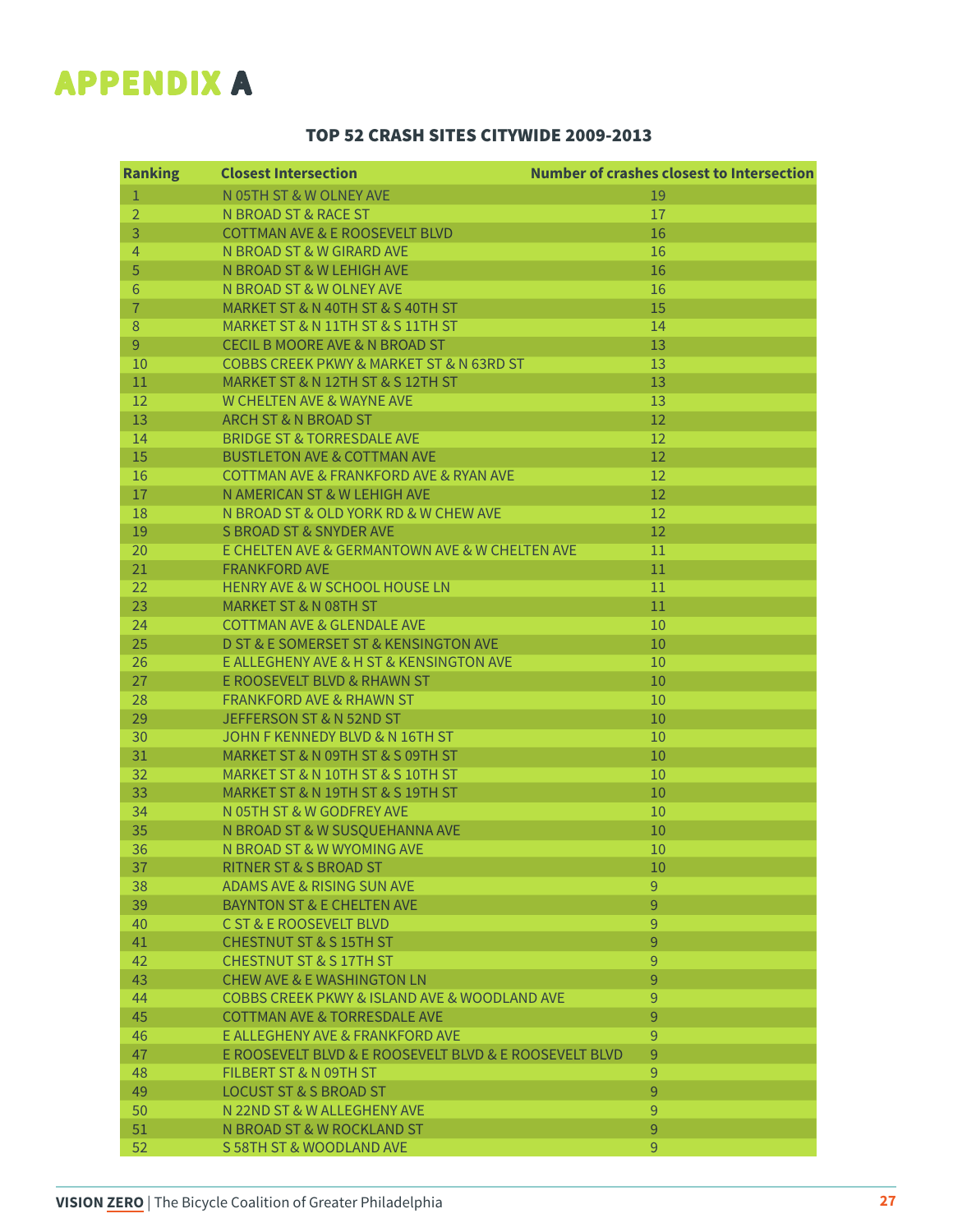# **APPENDIX B**

#### LETTER FROM THREE REPRESENTATIVES TO THE GENERAL ACCOUNTABILITY OFFICE

December 18th, 2014

The Honorable Gene L Dodaro Comptroller General U.S. Government Accountability Office 441 G Street, NW Washington, D.C. 20548

#### **Dear Mr. Dodaro:**

While overall traffic-related fatalities have been declining in recent years, our most vulnerable road users—pedestrians and cyclists—have experienced an increase in fatalities. In 2012, 4,743 pedestrians were killed, or an average of one fatality every two hours. Also in 2012, 726 cyclists were killed on our roads. These pedestrian and cyclist fatality totals each represent a 6 percent increase from 2011.

Furthermore, we are concerned that conventional engineering practices have encouraged engineers to design roads at 5-15 miles per hour faster than the posted speed for the street. This typically means roads are designed and built with wider, straighter lanes and have fewer objects near the edges, more turn lanes, and wider turning radii at intersections. While these practices improve driving safety, a suspected unintended consequence is that drivers travel faster when they feel safer. Greater speeds can increase the frequency and severity of crashes with pedestrians and cyclists who are moving at much slower speeds and have much less protection than a motorized vehicle affords.

Because of these increasing fatality numbers among the most vulnerable road users, we request that the Government Accountability Office (GAO) investigate the trends and causes of these roadway fatalities and the challenges associated with improving pedestrian and cyclist safety. In particular, we are interested in information about the relationship between vehicle speed and roadway fatalities, and how roadway design speeds and other common practices may exacerbate this problem.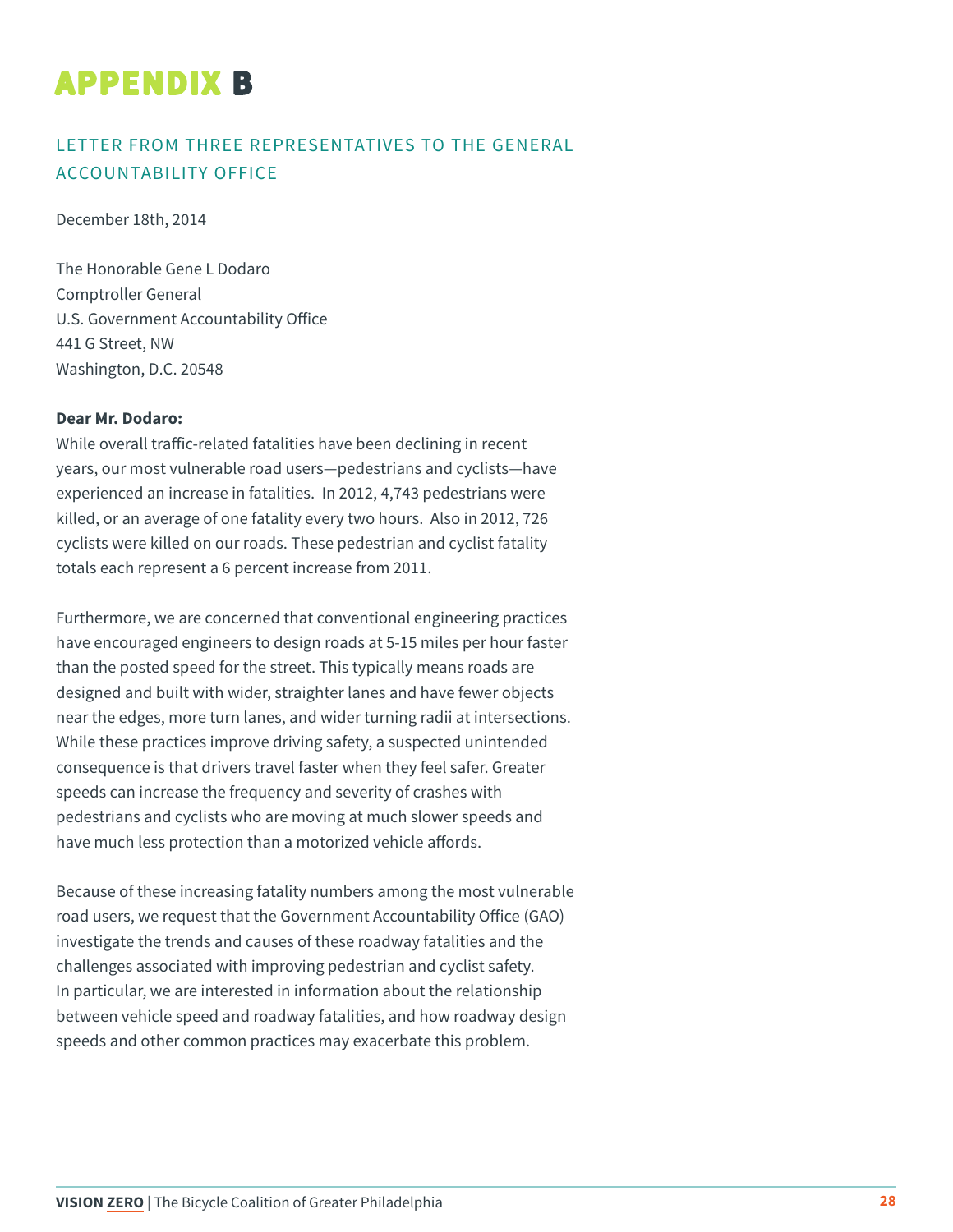# **APPENDIX B (continued)**

Accordingly, we would like for GAO to examine:

#### LETTER FROM THREE REPRESENTATIVES TO THE GENERAL ACCOUNTABILITY OFFICE

- The trends in pedestrian and cyclist accidents (including causes of such accidents), fatalities, and injuries in the last decade.
- Challenges that states face in improving pedestrian and cyclist safety (including roadway design speeds and FHWA guidelines for road design), and the initiatives states have undertaken to address this issue. We are particularly interested in the effects of the common road engineering standard that sets speed limits at the rate 85% of drivers would use under regular conditions.
- The extent that federal initiatives and funds been made available to assist states in improving pedestrian and cyclist safety, and additional federal actions that may be needed.

#### **Thank you for your consideration.**

Sincerely,

Rick Larsen Member of Congress

Peter DeFazio Member of Congress

Eleanor Holmes Norton Member of Congress